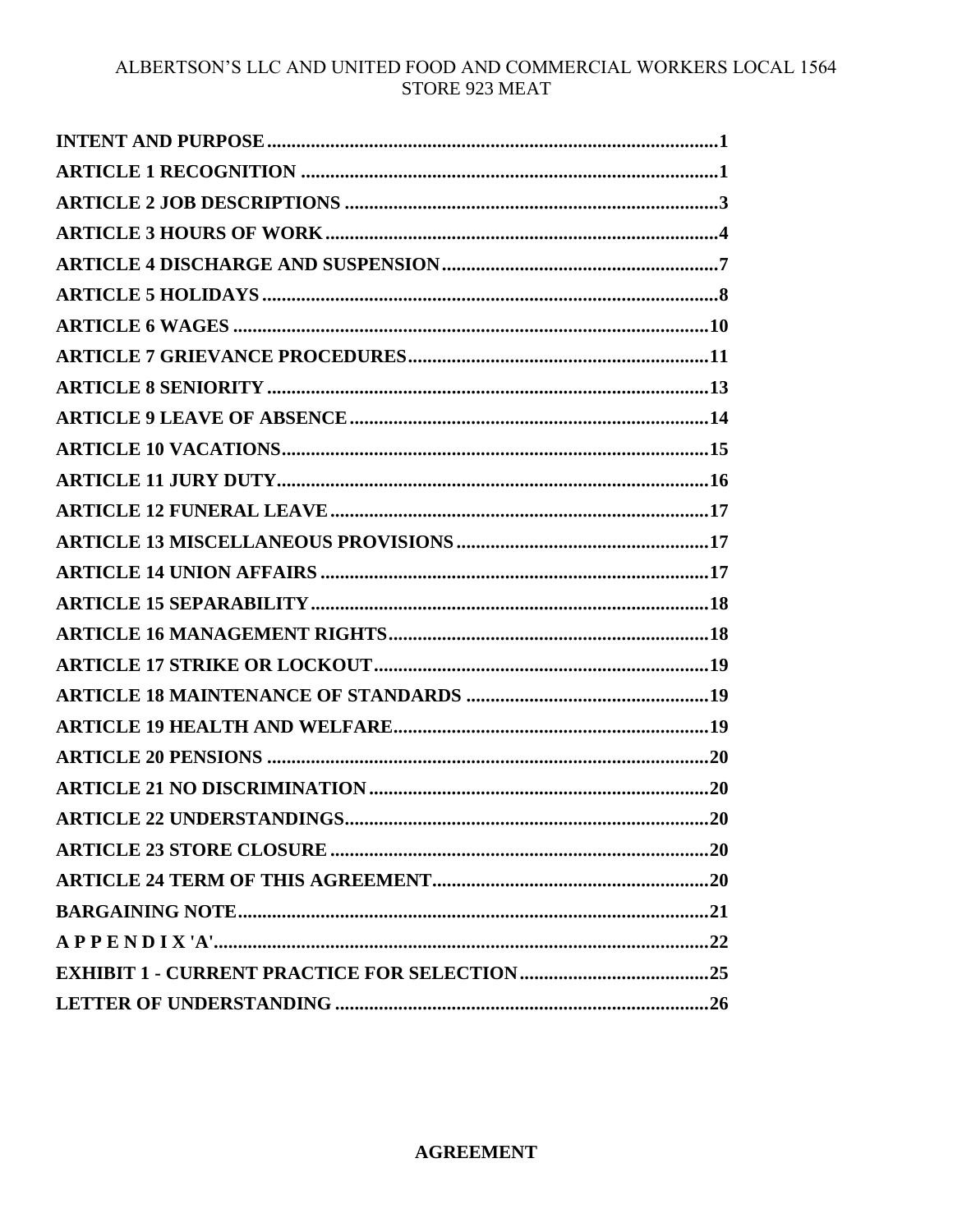#### **Between**

# **ALBERTSON'S LLC (Rio Rancho, New Mexico) Store #923 (Meat)**

**and**

#### **UNITED FOOD AND COMMERCIAL WORKERS UNION, LOCAL NO. 1564**

Chartered By:

United Food and Commercial Workers International Union**,** AFL-CIO

#### **June 10, 2018** through and including **June 11, 2022**

THIS AGREEMENT is entered into by and between ALBERTSON'S LLC, hereinafter referred to as the "Company" or "Employer", and the United Food and Commercial Workers International Union, LOCAL UNION NO. 1564. Chartered By: United Food and Commercial Workers International Union, AFL-CIO hereinafter referred to as the "Union" and effective this 10<sup>th</sup> day of **June**, 2018.

#### **INTENT AND PURPOSE**

The Company and the Union each represents that the purpose and intent of this Agreement is to promote cooperation and harmony, to recognize mutual interests, to provide a channel through which information and problems may be transmitted from one to the other, to formulate rules to govern the relationship between the Union and the Company, to promote efficiency and service, to create mutual respect between management and employees covered by this Agreement and to set forth herein the basic agreements covering rates of pay, hours of work, and conditions of employment.

#### **ARTICLE 1 RECOGNITION**

Section 1: The Employer recognizes the Union as the exclusive bargaining agent for all meatcutters and meatwrappers employed by the Employer in the meat department of its supermarket located at 7800 Enchanted Hills, Rio Rancho, New Mexico 87144 ("the Store" or "this Store"); excluding all other employees, including other food store employees, guards, watchmen, professional employees, and supervisors as defined by the Act.

Section 2: No employees of the Employer, other than employees under the jurisdiction of the Union, will be permitted to cut and wrap meat in the Rio Rancho store, except for instruction, business needs, cutting tests, store openings and remodelings. The Employer shall assure that meat cases shall be stocked by members of the bargaining unit to assure an adequate supply of meat for sale. Outside suppliers or salesmen shall not be permitted to stock or price merchandise in the meat cases. When scheduling, the Employer shall anticipate in good faith the staffing necessary for anticipated business and the persons necessary to adequately stock product for anticipated business. If, however, unexpected business reduces the inventory in the meat cases below normal and there is no meat employee available to restock from already wrapped and prepared inventory, then the Employer can stock such merchandise with supervisors instead of exercising a less than four (4) hour call-in. Outside suppliers or salespersons may stock or price items in the meat cases when the Deli section is being re-merchandised and may also rotate and pull outdated and spoiled product.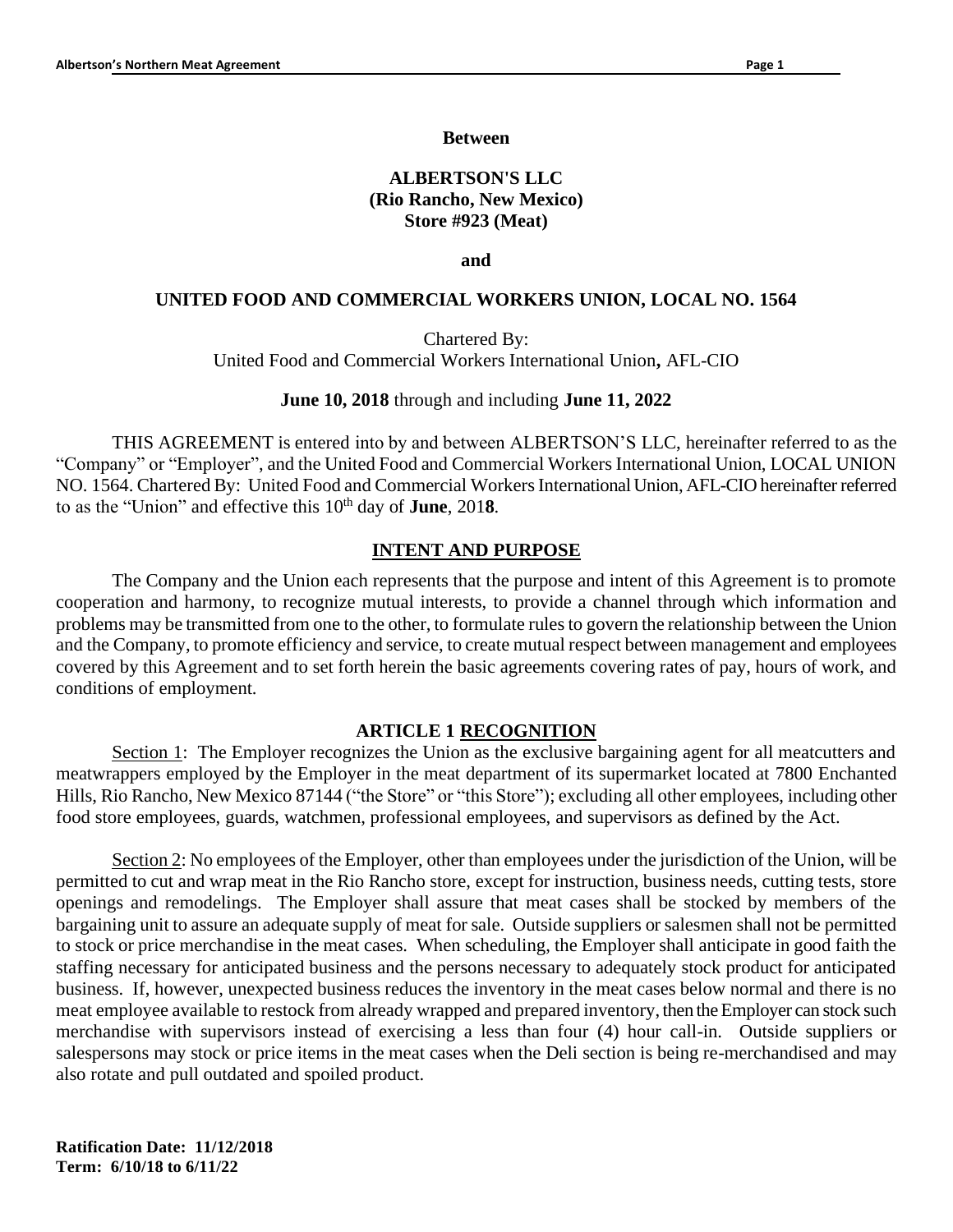Section 3 - Union Shop:

(a) It shall be a condition of employment that all employees pay regular dues and initiation fees of the Union after the thirtieth (30th) day following the effective date of this Agreement, and shall do so thereafter. It shall be a condition of employment that all new employees covered by this Agreement who are hired on or after the effective date shall pay the regular monthly dues and initiation fees of the Union after the thirtieth (30th) day following the date of their last employment and shall do so thereafter during the term of this Agreement.

(b) Employees may satisfy their obligation under this Section to become or remain a member of the Union by tendering to the Union that portion of periodic dues and initiation fees universally required as a condition of acquiring or retaining full membership in the Union which is expended on activities which are necessary to performing the Union's duties as an exclusive bargaining representative.

(c) Seven-Day Notice. Upon the failure of any employee to tender his initiation fee or dues to the Union within the period, and under the conditions specified in Section 3(a) above, the Union shall notify the Employer and the employee in writing of such notice, and not more than seven (7) days thereafter, the Employer shall discharge such employee, unless the union notified the Employer that the employee has satisfied the requirement for good standing.

# Section 4 – Check-Off.

(a) The Employer shall make its deductions from the weekly pay of those employees who have so authorized it at least five (5) days before the end of the pay period in which such deductions are to begin. The Employer is only required to make such deductions from the paychecks on a weekly basis and if an employee had insufficient earnings, there will be no requirement to carry forward any shortage to the following month.

(b) All dues, dues in arrears, and initiation fees deducted by the Employer shall be withheld each week and shall be remitted to the Union, if possible, no later than the twenty-fifth  $(25<sup>th</sup>)$  day of the calendar month in which such deductions are made. If Employer adjusts its pay cycle, Employer will adjust the dues deduction accordingly.

(c) Previously signed and unrevoked written authorizations shall continue to be effective as to employees reinstated following layoff or leave of absence; previous authorizations of other employees rehired or reinstated shall not be considered to be effective.

(d) The Union agrees to indemnify and hold the Employer harmless from and against any and all demands, claims, damages, losses, liability or expenses, including and without limiting to the generality of the foregoing, attorneys' fees arising from or growing out of the application of Sections 6 by the Employer, provided the Employer gives written notice to the Union within ten (10) days of receiving such demand, claim, allegation of damages, losses, liability or expenses and the Employer retains the right to approve the defense of any such matter and does not oppose the intervention of the Union in any proceeding pertaining to said Claim. Disputes arising from this Article shall not be subject to any grievance and arbitration procedure except for issues pertaining to the deduction and transmission of employee's money that has been duly authorized by the employee pursuant to this Article.

Section 5: The Employer shall have the right to place management personnel in the Meat Department for the purpose of receiving on-the-job training and instructions, up to a maximum of eight (80) hours per management person each calendar year, provided no bargaining unit employees are laid off or suffer a reduction in their normal hours, and such management personnel will not be required to become members of the Union. It is further agreed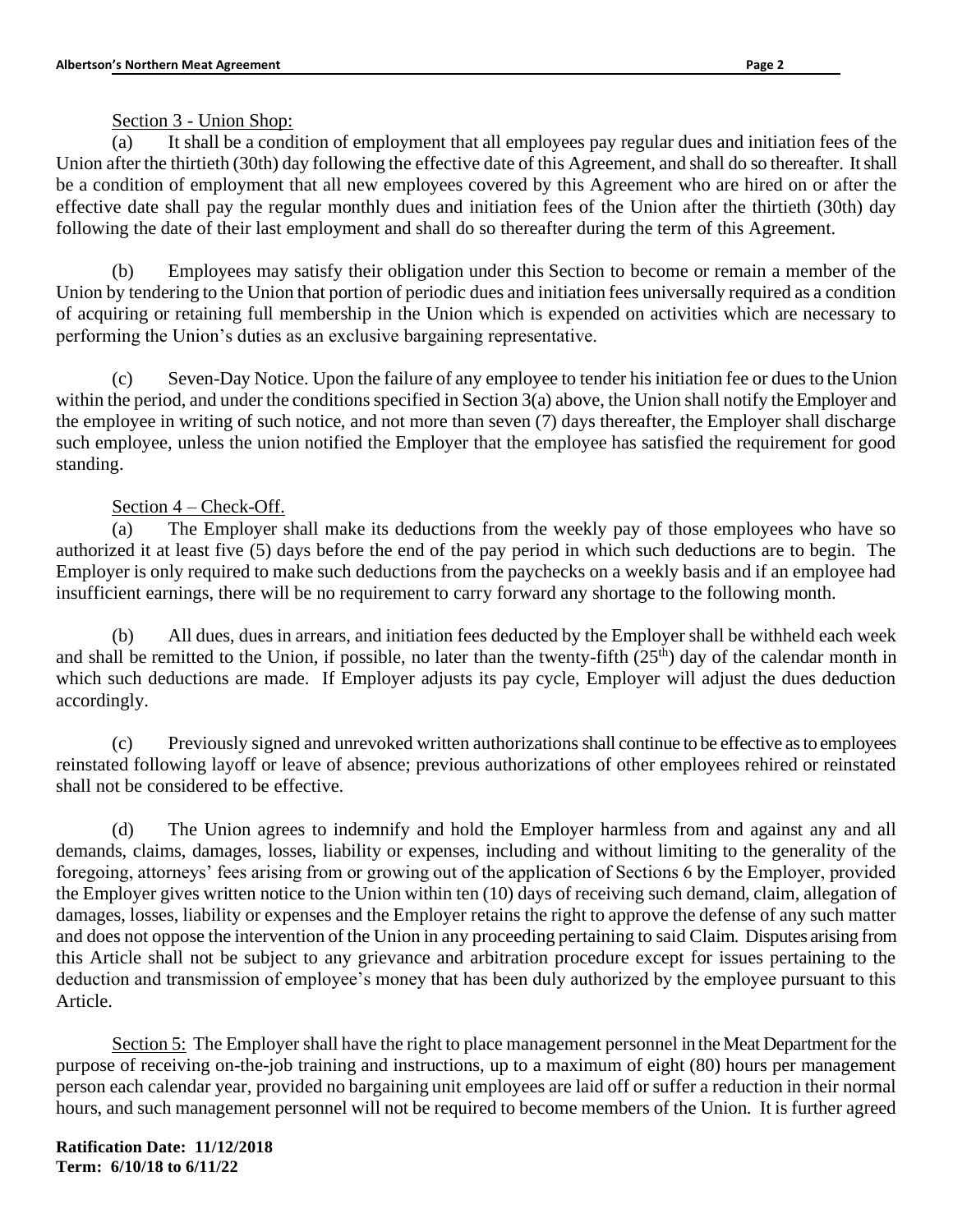that the Union will not attempt to impose any restrictions or penalty upon an employer for exercising this right.

Section 6 – Political Check-Off:

(a) Employer agrees to deduct uniform political contributions on a weekly basis from the net wages due an employee each week for any employee covered by this Agreement who has provided Employer with a voluntary individual written authorization to make such deductions on a form that has been mutually agreed upon by Employer and Union. The deduction shall be expressly limited to political contributions only and Employer shall have no obligation whatsoever to make deductions. Employer's responsibility shall be solely limited to deducting the correct amount from each contributing employee and transmitting that amount to the Union. If there are not enough wages to cover the contribution, Employer shall deduct the maximum possible but will not be carrying any balance to another week.

(b) Employer shall be notified of the amounts designated by each contributing employee that are to be deducted from his or per paycheck on a weekly basis for all weeks worked. The phrase "weeks worked" excludes any week other than a week in which the employee earned a wage. Employer shall transmit to Union, on a monthly basis, in one check, the total amount deducted along with the name of each employee on whose behalf a deduction is made.

(c) No deduction will be made from the wages of any such employee until Employer has received a signed voluntary written authorization to make such deductions and such authorization is to be received by Employer no later than five (5) workdays before the beginning of the week in which the deductions are to commence.

(d) Authorization for such deduction is to be entirely voluntary. Any such employee may revoke his individual voluntary authorization upon giving thirty (30) days written notice to Employer or Union.

Section 7: The Union agrees to indemnify and hold the Employer harmless from and against any and all demands, claims, damages, losses, liability or expenses, including and without limiting to the generality of the foregoing, attorney's fees, arising from or growing out of the application of Sections 3, 4**,** by the Employer provided the Employer gives written notice to the Union within ten (10) days of receiving such written demand, claim, allegation of damages, losses, liability or expenses and the Employer retains the right to approve the defense of any such matter and does not oppose the intervention of the Union in any proceeding pertaining to said Claim. Disputes arising from this Section shall not be subject to any grievance and arbitration except for issues pertaining to the deduction and transmission of an employee's money that has been duly authorized by the employee pursuant to this Article.

### **ARTICLE 2 JOB DESCRIPTIONS**

Section 1 - Head Meatcutter: The Head Meatcutter shall be a qualified Journeyman. He shall be allowed to perform all duties within the meat sections, in addition to all special duties required pertaining to the meat section by the Company. All such work shall be performed during working hours.

Section 2 - Assistant Head Meatcutter: The assistant head meatcutter would have responsibility for the department in absence of the head meatcutter. When openings occur for Assistant Head Meatcutter positions, Journeyman Meatcutters shall be given first consideration provided they have requested such promotion in writing. The decision to promote shall be based upon the Employer's assessment of the employee's judgment, skills, ability, and other qualifications.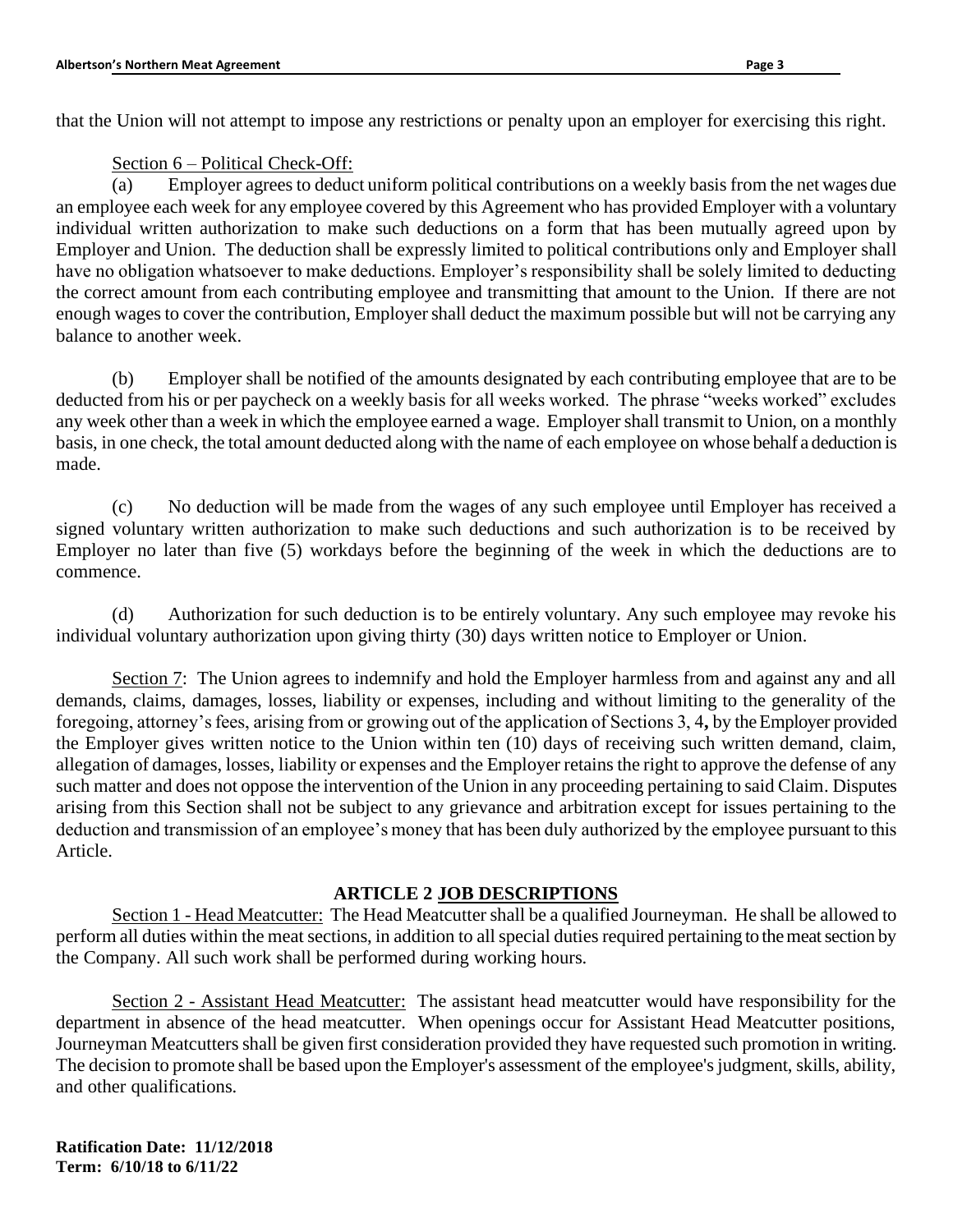If an Assistant Head Meat Cutter is working forty hours a week or more, then a more senior part-time meat cutter in that department will also be scheduled forty hours.

Section 3 - Journeyman: A Journeyman is a skilled meatcutter who has served his apprenticeship in accordance with this Agreement.

Section 4 - Apprentice: An Apprentice must be eighteen (18) years of age or older, learning all details and developing skills for performing the duties of a Journeyman Meatcutter. The Company agrees to assign each Apprentice to various jobs in order to give him the opportunity to qualify as a Journeyman at the end of his apprenticeship period.

In cases where the Union and the Company mutually agree that the Apprentice cannot qualify to become a Journeyman at the end of his three (3) year training period, they may agree to extend him an additional six (6) month period of training and this extra time of training shall be paid for at the top apprenticeship bracket.

To use an Apprentice, the meat market must employ at least one (1) Journeyman other than the Head Meatcutter. For every Journeyman Meatcutter employed besides the Head Meatcutter, the Company can employ two (2) Apprentices. Should a Journeyman Meatcutter leave or be absent, the Company has sixty (60) calendar days to replace him or her before the Company has to adjust the number of Apprentices.

No Apprentice shall be employed in the self-service department or markets as a Wrapper or Packager for more than forty percent (40%) of his weekly hours worked.

Section 5 - Wrapper: A Wrapper is a person employed in a self-service market engaged in wrapping, weighing, sealing, pricing, and displaying of products handled in the meat section of the Company's store.

It is expressly understood that Wrappers are not permitted to use any tools of the trade which include knife, cleaver, hand or electric saw, slicing machine, meat grinder, minute steak tenderizer, or hamburger patty machine. Wrappers may be used to weigh, wrap, price and display, and all work incidental thereto, and perform their usual clean-up duties. Assignments will be rotated so the Wrappers will learn all phases of the job.

Section 6 - Meat Clerks: A Meat Clerk is an individual who is engaged in the handling, pricing, displaying and otherwise servicing of the cold deli section or cases which include luncheon meats, cheeses, tortillas, etc. The Employer may transfer employees in the Meat Clerk classification into Meatwrapper or Meatcutter classifications.

Section 7 - Butcher Block Clerk: A Butcher Block Clerk shall perform work in the designated service area where meat, poultry, fish, or seafood is dispensed to customers on an employee service basis rather than a selfservice basis. The Employer may transfer employees in the Butcher Block Clerk classification into the Meatwrapper and Meatcutter classifications.

# **ARTICLE 3 HOURS OF WORK**

Section 1:

(a) All full-time employees shall be guaranteed forty (40) hours of work in regular workweeks consisting of not more than five (5) days, not necessarily consecutive, and thirty-two (32) hours in holiday weeks of not more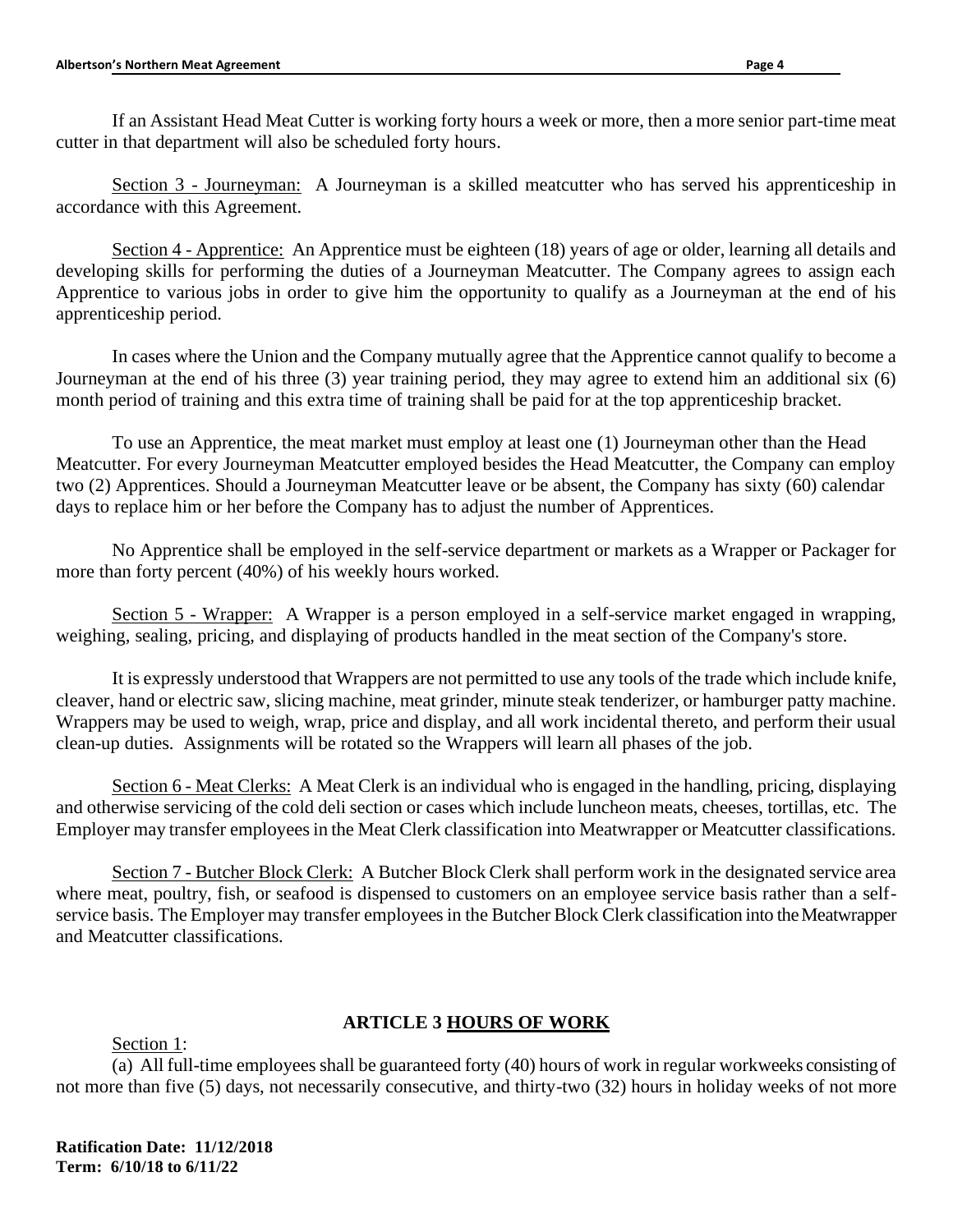than four (4) days, not necessarily consecutive. Any employee who is absent or tardy according to his work schedule may lose his guarantee for that day as shown on the work schedule.

(b) In the event that two (2) holidays fall in the same workweek, the guaranteed workweek shall be twentyfour (24) hours to be worked in three (3) days, not necessarily consecutive.

(c) The Company may count work performed on a holiday towards the weekly guarantee.

(d) Part-time employees shall, when scheduled, work a minimum of four (4) hours.

### Section 2:

(a) A work schedule for the succeeding week shall be posted in the market not later than noon on **Thursday** of the current week. All work performed off the work schedule shall be paid for at one and one-half (1½) times the employee's basic straight-time rate of pay. Such pay shall be considered as Penalty Pay except when such work is performed before and/or after the daily work schedule of the employee. The work schedule can be changed after the initial posting, only with the written consent of the employees involved. Any employee who fails to report as scheduled shall lose his right for premium pay provided under this Section for that day as set out in this schedule. When part-time employees volunteer to work off their work schedule, such work shall be paid for at their basic straight-time rate of pay without penalty to the Company, unless they work more than eight (8) hours in one day or more than forty (40) hours in one week.

(b) A full-time employee is defined as an employee who has been paid forty (40) hours or more for six (6) consecutive weeks, regardless of store location while the employee is assigned to this bargaining unit. Hours paid shall include pay for vacation, holiday, jury duty and funeral leave. A full-time employee will remain full-time until he or she separates from the Company or has been paid less than forty (40) hours in six (6) consecutive weeks, regardless of the store location while the employee is assigned to this bargaining unit. Hours paid shall include pay for vacation, holiday, jury duty and funeral leave. Employees who meet the definition herein on the date of this Agreement is ratified shall be considered full-time.

### Section 3:

When an employee is scheduled actual work hours of seven  $(7)$  hours or more, one  $(1)$  uninterrupted hour shall be granted each employee for lunch, without pay, without any restrictions being applicable to the employee's personal liberty during such period of time. The lunch period shall be scheduled at approximately the middle of the working shift. Any employee who does not wish to be scheduled for an hour lunch for any day(s) of a particular week must make such a request to waive the lunch or take a thirty (30) minute lunch period, which shall be honored by the Company. Such requests must be submitted in writing at the time special requests are due and are valid and on-going until changed in writing by the employee.

### Section 4:

(a) All hours worked by employees in excess of thirty-two (32) hours in a week which contains one (1) holiday or after twenty-four (24) hours a week which contains two (2) holidays shall be paid for at the rate of one and one-half (1½) times the employee's regular straight-time rate of pay.

(b) Work on the holiday shall count toward making up the forty (40) hours in computing overtime over forty (40) hours actually worked, but shall not count as a day worked as one of the four (4) days of work, or as time worked in determining overtime for work in excess of thirty-two (32) hours as set out above. It shall also not count as a day worked as one of the three (3) days of work, or as time worked in determining overtime for work in excess of twenty-four (24) hours as set out above when two (2) holidays occur in the same workweek.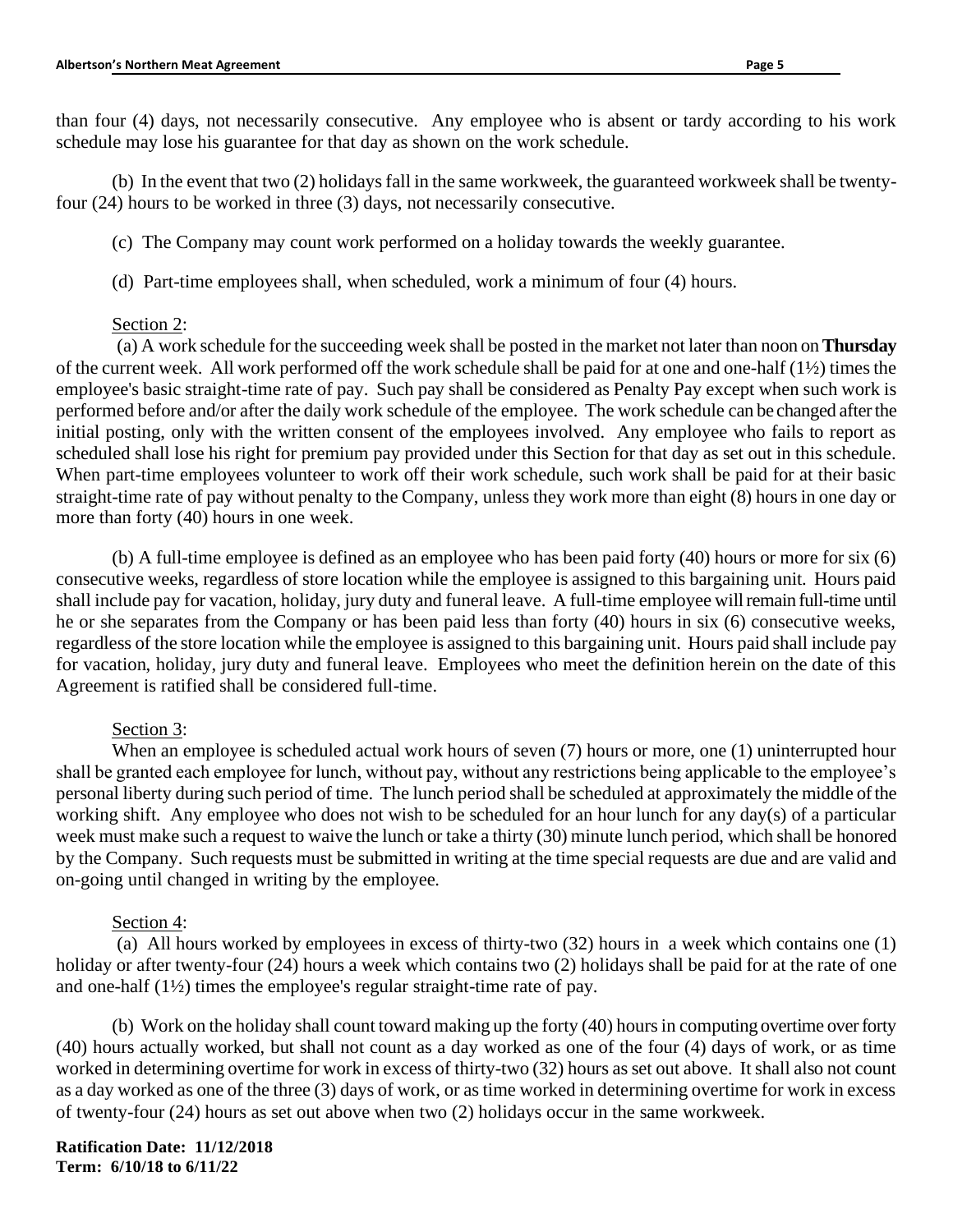Section 5: Employees required to work more than eight (8) hours in any one day, or more than forty (40) hours in any week shall be paid for such work at one and one-half (1½) times the employee's regular straight-time rate of pay, except for holiday weeks when additional penalties are added.

Section 6: No split shifts shall be required of any employee. Longer lunch periods than specified herein, except when mutually agreed on by the employee and Company or scheduling daily work hours non-consecutively will constitute a split shift.

Section 7: Any employee called to work shall be guaranteed a maximum of four (4) hours of work or pay in lieu thereof and such pay in lieu of work shall be at the basic rate of pay, provided such employee is available and can work the minimum of four (4) hours. The Employer agrees, where practicable, to call in employees by seniority and classification.

Section 8: If employees are required to attend store meetings outside the scheduled daily or weekly work hours, call-in, split shifts, and other language regarding time worked shall not apply to such store meetings. Employees will be paid for the time during which they attend said store meetings.

Section 9: Employees shall be granted rest periods based on the number of hours worked during a workday.

| 0 to 6 hours     | one 15 minute rest period                  |
|------------------|--------------------------------------------|
| 6 to 10 hours    | one 30 minute or two 15 minute rest period |
| 10 hours or more | one additional 15 minute rest period       |

If an employee is released by the Company earlier than scheduled, the employee will not be penalized or disciplined for having taking break(s) based upon the above schedule and his or her scheduled hours prior to being notified of his or her release. Provided the employee may not take his or her break(s) at the very end of the shift so that the employee can end the shift earlier than scheduled.

Section 10: Overtime work, night work, Sunday work and holiday work, where applicable and practicable, shall be distributed equally among employees in each classification. Such equalization shall be maintained on a calendar month basis.

Section 11: Employees shall have a specific pay day and each employee shall be furnished a Company receipt each pay day specifying his gross earnings, total hours worked, and any and all deductions made from his gross pay.

Section 12: Employees, with exception of Apprentices who must be worked on all jobs, who perform the work and assume the responsibilities of a higher paid classification shall receive the pay schedule for such higher paid classification while performing the work and assuming the responsibilities for a period of more than two (2) days.

Section 13: All work performed on Sunday shall be paid for at the rate of one and one-half (1½) times the regular straight-time rate of pay, such pay to be considered as Penalty Pay.

**Ratification Date: 11/12/2018 Term: 6/10/18 to 6/11/22** Section 14: All work performed on a holiday shall be paid for at the rate of double times  $(2x)$  the regular straight-time rate of pay which shall be in addition to regular holiday pay, such pay to be considered as Penalty Pay.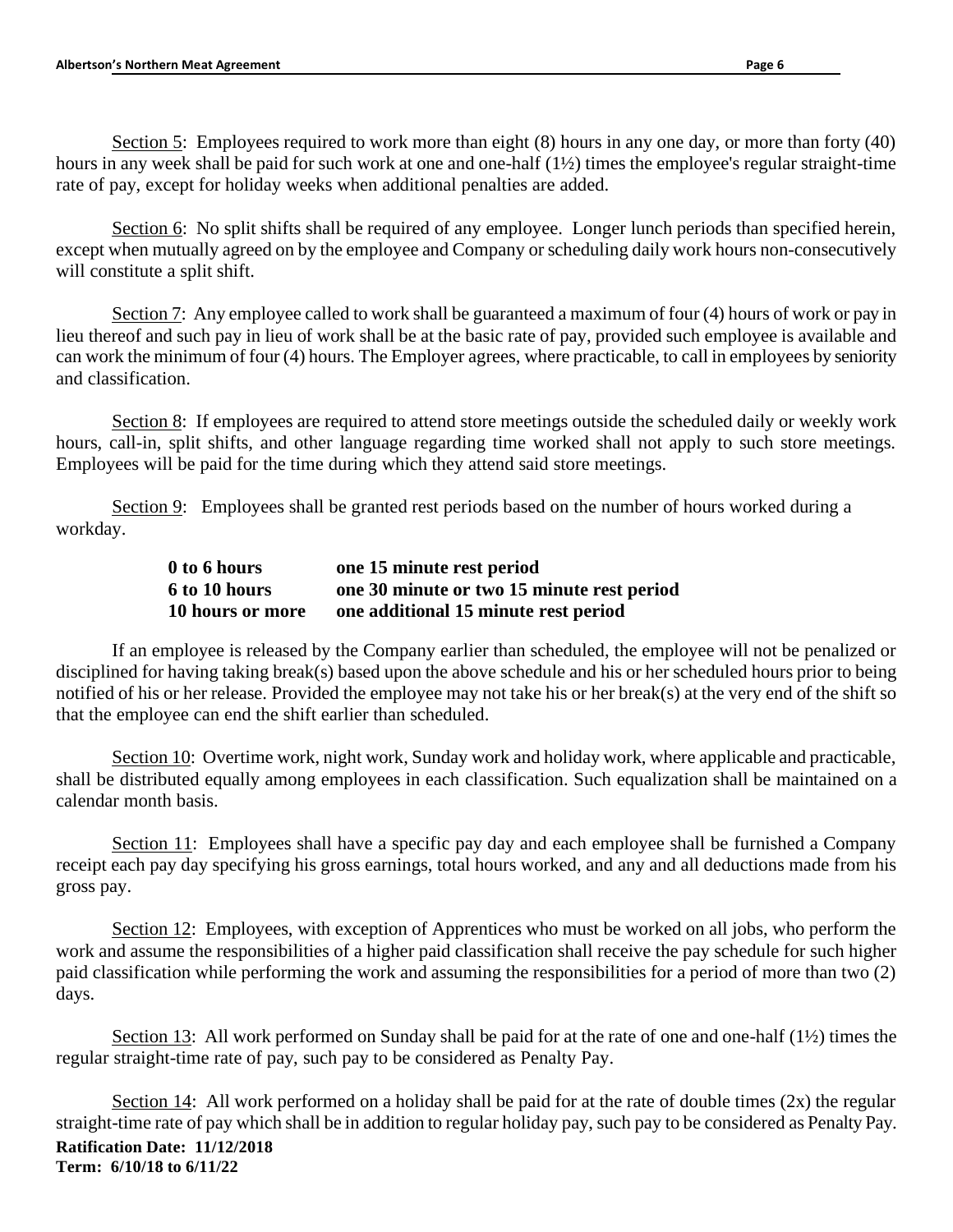Employees hired on or after June 4, 2006 shall receive \$1.00 per hour for hours worked on a holiday except employees who were employed at the Store #923 meat department on the effective date of this Agreement will continue to receive the double times holiday penalty pay until they leave the Store #923 meat department for whatsoever reason in the future.

Section 15: All employees shall be given at least one (1) day off each week.

Section 16: There shall be no pyramiding of overtime and/or premium pay except that hours worked on Sunday shall be included as hours worked for the purpose of computing weekly overtime. Penalty pay shall be considered premium pay for these purposes.

Section 17: Overtime must be authorized by the Company.

Section 18: Overtime at one and one-half (1<sup>1</sup>/<sub>2</sub>) times the employee's regular straight-time rate of pay shall be paid for all work performed on the sixth (6th) day of the employee's workweek.

Section 19: The Company will schedule all work for part-time employees based on seniority within their classification within their store not to exceed eight (8) hours in any one (1) day or forty (40) hours in any one (1) week provided the employee is available for at least four (4) consecutive hours when the work is available and that this scheduling does not conflict with or prohibit the simultaneous scheduling of another part-time employee. However, this scheduling is not intended to mean that the Company must schedule so as to incur additional premiums or penalties or violate any provision of this Agreement. The part-time employee with seniority must advise the Store Manager that he is available for a posted schedule within twenty-four (24) hours after the store schedule is posted or he has no claim on such schedule of hours.

Section 20: Thirty-Five cents (35 $\varphi$ ) per hour over the regular rate of pay shall be paid for all work performed after 8:00 p.m. and before 7:00 a.m. The parties specifically agree that for the purposes of the Fair Labor Standards Act and related state and federal legislation or regulations, the night premium provided in this Section shall not be included in "regular rate of pay" for purposes of computing overtime. Employees hired on or after June 4, 2006 shall not be eligible for Night Work premium except that those employees who were employed at the Store #923 meat department on the effective date of this Agreement will continue to receive the Night Work premium until they leave the Store #923 meat department for whatsoever reason in the future.

Section 21: Employees who are absent because of illness beyond three days shall be required to show a doctor's certificate verifying illness if requested to do so by management. The Employer shall have the right to require proof of an employee who has a history of calling in sick or where a reasonable doubt exists.

# **ARTICLE 4 DISCHARGE AND SUSPENSION**

Section 1: The Company shall not discharge, nor suspend, nor take disciplinary action as respects any seniority employee without just cause. In respect to discharge, suspension, or other disciplinary action, the employee shall be given at least one (1) written warning notice of the complaint(s) against such employee, except that no warning notice need be given to an employee before he is discharged for cause such as violence in the workplace, illegal behavior on the Employer's premises, destruction of Company property, improper discount, improper possession of Company funds or property, insubordination, serious violation of the Company's Non-Harassment and Non-Discrimination Policy, dishonesty, drinking or being under the influence of alcoholic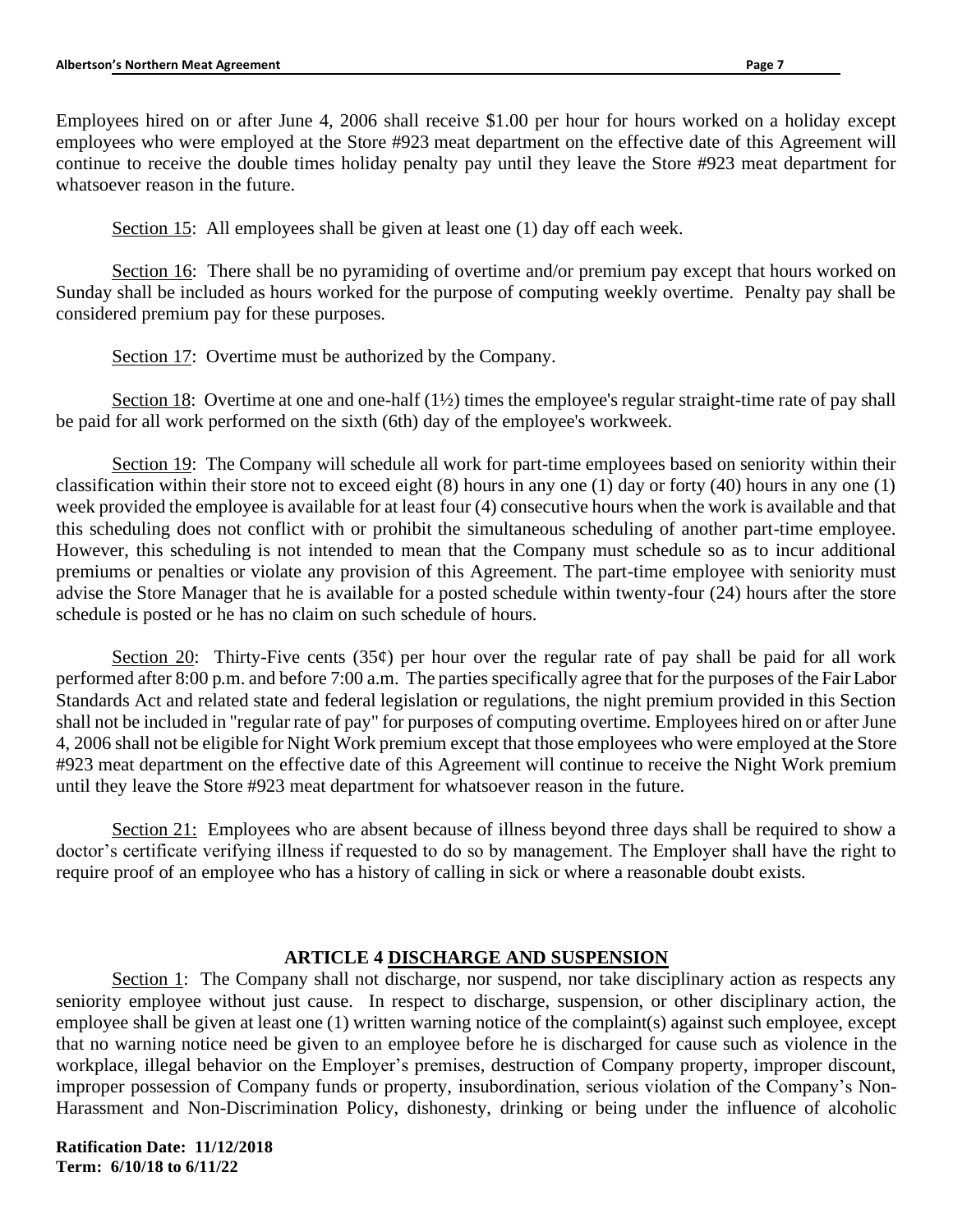beverages or illegally using or being under the influence or possession of illegal drugs on Company property, failure to perform work as assigned, or recklessness resulting in serious accident while on duty. Warning notices for unsatisfactory performance of job duties shall have no force or effect after one (1) year unless another warning notice of a similar or related occurrence is received within a year's time.

Warning notices shall only be valid if given to the employee within twenty-one (21) calendar days of when the Company discovers or should have discovered through reasonable diligence of the alleged incident.

Section 2: With regard to chronic tardiness or absenteeism, the following disciplinary action shall be taken:

- (a) First unexcused absence or tardiness................first written warning notice.
- (b) Second unexcused absence or tardiness........second written warning notice.
- (c) Third unexcused absence or tardiness............one week layoff without pay.
- (d) Fourth unexcused absence or tardiness........................subject to discharge.

Section 3: The Employer will not require an employee to take a polygraph examination as a condition of continued employment.

# **ARTICLE 5 HOLIDAYS**

Section 1: The following days shall be considered as holidays for non-probationary employees working twenty-four (24) or more hours per week for which there shall be no reduction in pay:

| New Year's Day   | Christmas Day                 |
|------------------|-------------------------------|
| Independence Day |                               |
| Labor Day        |                               |
| Thanksgiving Day | <b>Five Personal Holidays</b> |

Section 2: Personal Holidays, when scheduled, may be changed only by agreement between the Company and the employee except when required by legitimate business necessity. The Employer reserves the right to limit the number of Personal Holidays in any given week. Personal Holidays shall only apply to employees actively on the payroll for twelve (12) months.

The Company shall be given written notice by the employee at least two (2) work weeks prior to the Personal Holiday. In the event a holiday named herein falls on Sunday, the following Monday shall be observed. No Personal Holidays will be observed in a week when a common holiday is observed. The Personal Holiday must be mutually agreed upon between the Company and the employee.

If a scheduled Personal Holiday has to be changed subsequently by the Company due to business necessity, the employee can reschedule the holiday to a mutually agreed upon date within sixty (60) days of the originally scheduled date, notwithstanding any other language in this Agreement.

Section 3: The Birthday Holiday to be taken within the calendar month in which it falls. Personal Holidays and Birthday Holidays shall only be applied to employees actively on the payroll for twelve (12) months.

Section 4: Employees absenting themselves from work without acceptable reasons on the day before a holiday, the day of the holiday, if scheduled, and/or the day after a holiday shall not be paid for the holiday.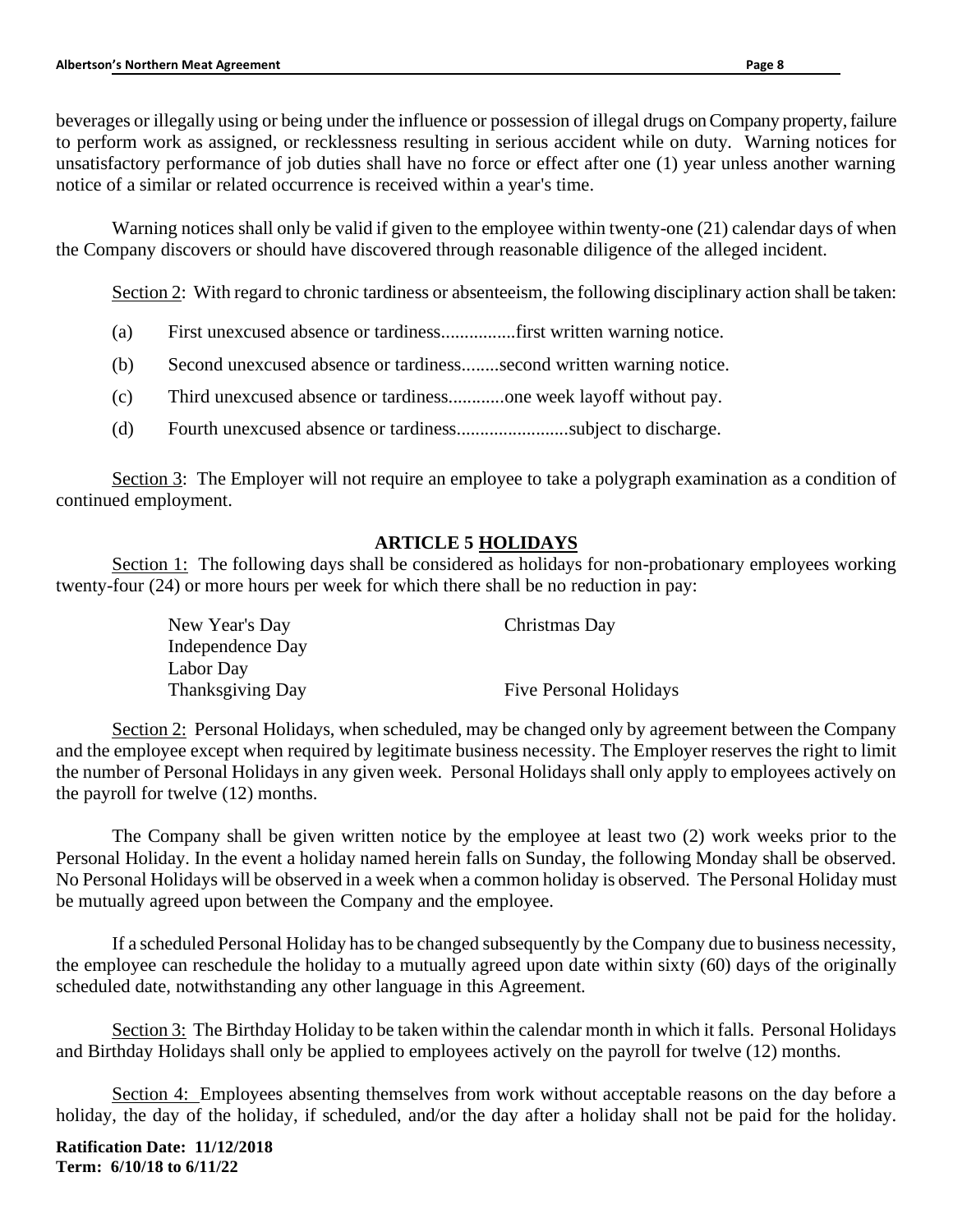Acceptable reasons would include the following situations:

- (a) Death in the immediate family (spouse, child, mother, father, brother, sister, grandmother, grandfather, and in-law relationship or any relative residing permanently in the employee's immediate household).
- (b) Wife giving birth to child.
- (c) Meetings with the Company as representative of the Union.
- (d) Absence excused by the Meat Manager, the Grocery Manager, the Assistant Store Director or the Store Director.

Section 5: In the event a holiday named herein falls within an employee's vacation period, the employee shall be given an extra day off for the holiday or pay in lieu thereof.

Section 6: Eight (8) hours of pay at straight time hourly rate will be allowed each full-time employee who qualifies for such pay in accordance with the above provisions.

Part-time employees shall receive Holiday Pay based on the average number of hours paid during the last two (2) full weeks prior to the holiday week according to the following schedule. "Full weeks" will not include any week that has no paid hours or when an employee was off work due to workers compensation. Hours paid shall include all hours worked and hours paid for holiday, jury duty, vacation and funeral leave.

| <b>Average Hours</b>      | <b>Holiday Pay</b> |
|---------------------------|--------------------|
| 6 but less than 12 hours  | 2 hours            |
| 12 but less than 24 hours | 4 hours            |
| 24 but less than 32 hours | 6 hours            |
| 32 or more                | 8 hours            |

When a part-time employee who is otherwise eligible for holiday pay allowance under the conditions as prescribed above is scheduled to work on a recognized holiday and fails to report for work, or to work the hours as scheduled on a holiday, or to work the scheduled day before or day after the holiday, such employee shall not be eligible to receive any holiday pay allowance.

Section 7: The following holidays shall be considered as paid holidays for all qualifying part-time employees working less than twenty-four hours per week:

| New Year's Day   | Thanksgiving Day |
|------------------|------------------|
| Independence Day | Christmas Day    |
| Labor Day        |                  |

after one (1) year of service, three (3) Personal Holiday**s**

The following shall govern holiday pay allowance for the above-enumerated recognized holidays not worked:

**Ratification Date: 11/12/2018 Term: 6/10/18 to 6/11/22** Any employee who shall have received compensation for an average of over twelve (12) hours per week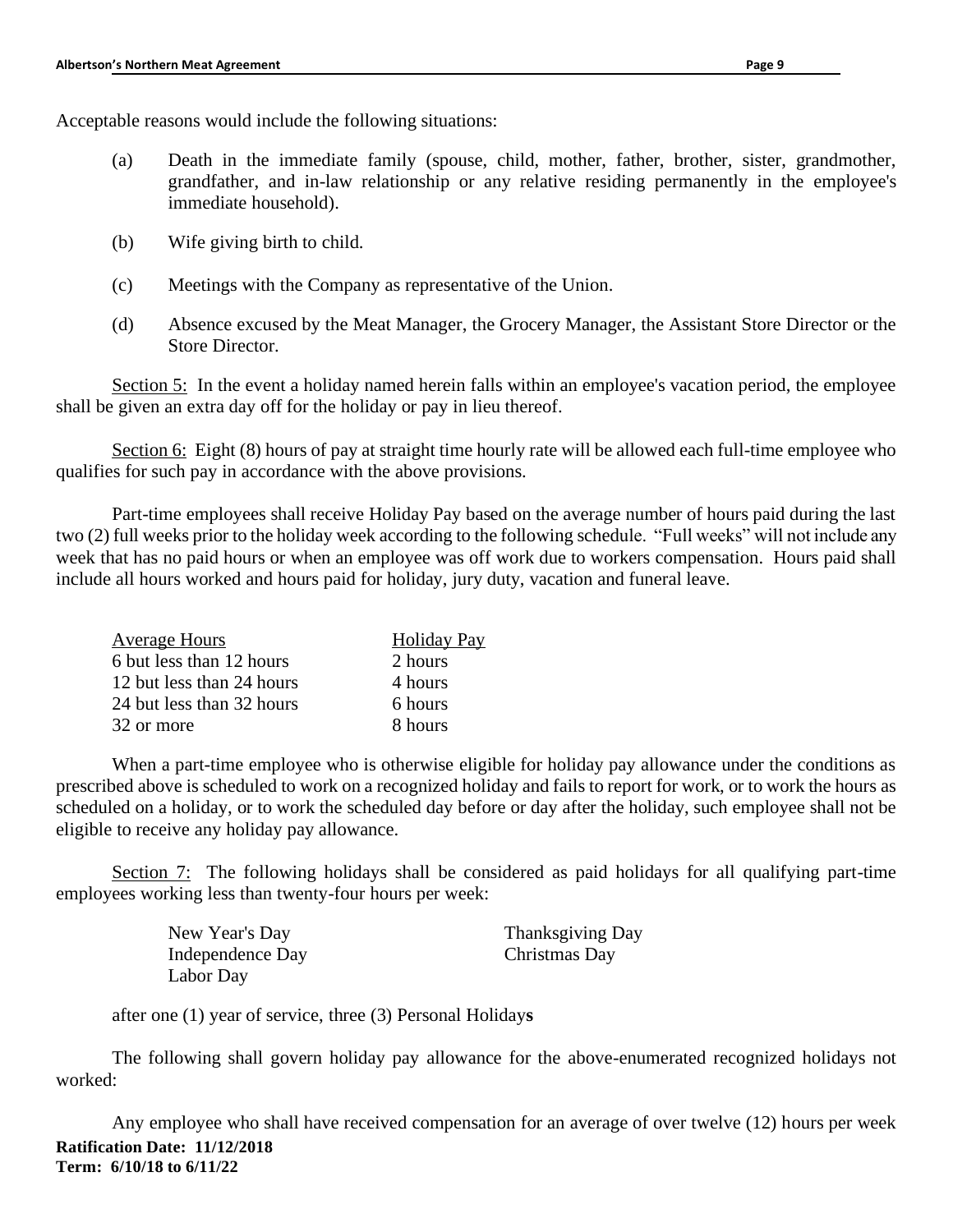during the four (4) calendar weeks immediately preceding any such workweek in which the holiday falls, and who works during the workweek during which the holiday occurs shall receive as holiday pay that amount that equals the average of hours worked during the preceding four (4) calendar weeks divided by five (5).

When a part-time employee who is otherwise eligible for holiday pay allowance under the conditions as prescribed above is scheduled to work on a recognized holiday and fails to report for work, or to work the hours as scheduled on a holiday, or to work the scheduled day before or day after the holiday, such employee shall not be eligible to receive any holiday pay allowance.

Section 8: Three weeks prior to such holiday listed in section 1, the Employer shall post a work roster, and employees may sign such roster if they wish to work the holiday, up to the Wednesday before the schedule is to be posted. Employees who sign the roster shall be assigned such holiday work in order of seniority. Should there not be sufficient volunteers, the Employer may assign work in inverse order of seniority.

Section 9: Notwithstanding anything else in this Article, employees hired on or after June 4, 2006 shall only be eligible for **Easter,** Labor Day, Independence Day, Thanksgiving and Christmas holidays (after having worked their probationary period), and three (3) personal holidays effective the first of the calendar year following one full year of service except employees who were employed at the Store #923 meat department on the effective date of this Agreement will continue to receive holidays pursuant to Sections 1 to 7 of this Article until they leave the Store #923 meat department for whatsoever reason in the future.

Bargaining note: The intent is for employees not to lose their floating personal holidays.

## **ARTICLE 6 WAGES**

Section 1: Exhibit "A" contains the Wage Schedule which shall be paid employees covered by this Agreement. Exhibit "A" is attached hereto and is hereby made an integral part of the Agreement.

Section 2: Experience shall be credited retroactively for a maximum of sixty (60) days from the date of acceptance of verification which can be submitted up to one hundred twenty (120) calendar days after employment, provided previous service has been within the last **ten** (**10**) years and has been comparable work in a retail meat market.

Section 3: Time spent by an employee traveling during his work day between two (2) stores of the Employer at the request of the Employer shall be counted as time worked**.** Any employee who is authorized and agrees to use his or her personal vehicle shall receive reimbursement pursuant to the **IRS guidelines and rates. Employees may decline to use their own personal vehicle without being issued discipline of any kind. Travel time must be preapproved by store management on duty**.

Section 4: Nothing shall restrict the right of the Company to advance an Apprentice to Journeyman in less than three (3) years, if, in the Company's opinion, any Apprentice is qualified to perform the duties of a Journeyman.

Section 5: Employees enjoying wages in excess of those stipulated herein shall not receive a reduction during the life of this Agreement except in the case of reassignment to another job in accordance with the provisions of this Agreement.

Section 6: Part-time employees shall work 1040 hours in order to be eligible for progression increases.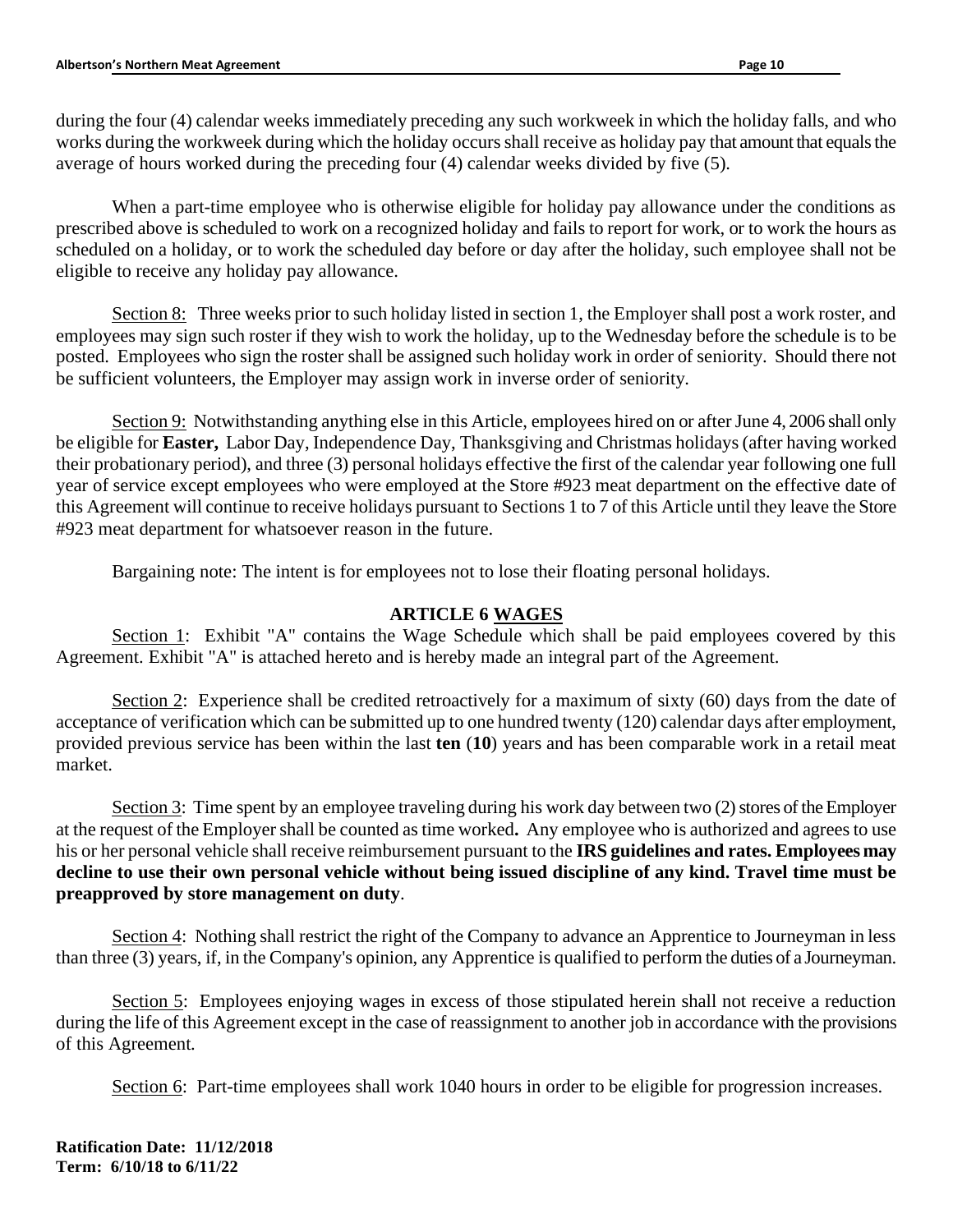# **ARTICLE 7 GRIEVANCE PROCEDURES**

Section 1: The Union or any employee in the Bargaining Unit who has any dispute or disagreement of any kind or character arising out of or in any way involving the interpretation or application of this Agreement shall submit such dispute or disagreement for resolution under the procedures and in the manner set forth in this Article.

Section 2: The dispute or disagreement shall be submitted to the following:

- (a) Step 1. The Union or the employee, as the case may be, shall discuss the dispute or disagreement promptly, but no more than ten (10) calendar days, after the occurrence of the event giving rise to the dispute or disagreement with the Manager of the store where the grievance arose. An employee having a dispute or disagreement shall be entitled to be accompanied by a representative of the Union in this Step One. The Union can process Step 1 with a representative of the Labor Relations Department when a dispute or disagreement affects more than one Albertson's store, recognizing each store has a different bargaining agreement.
- (b) Step 2. If the dispute or disagreement is not settled in a manner satisfactory to the Union and the Employer, the Union shall reduce the grievance to writing and deliver it or mail it to the Employee Relations Representative of the Employer, delivered or postmarked no more than seventeen (17) calendar days after the occurrence of the event giving rise to the dispute or disagreement.

The written grievance shall include a statement of the nature of the grievance, date of the occurrence, parties involved, and the provision(s) of the Agreement alleged to have been violated. No grievance may be considered unless the written grievance contains each and every element. Upon receipt of a written notice setting forth the four required grievance elements, the representatives of the Employer and the Union shall confer twice a month on mutually agreeable dates but no later than the  $15<sup>th</sup>$  and  $30<sup>th</sup>$  of each month to attempt to settle or resolve the matter. Such resolution may be accomplished by telephone. Both parties shall submit to the other, at this Step 2 conference the reasoning behind their positions. At the conclusion of the Step 2 conference, the Employer or the Union shall submit a statement stating that the grievance has or has not been settled. The Employer shall provide a written response.

(c) Step 3. If a grievance is not settled at Step 2, the Union may request arbitration. Such request must be made within twenty-one (21) calendar days after the Step 2 conference and Company written denial.

Grievances concerning terminations, scheduling issues or other issues as mutually agreed to by the parties on an individual basis that cannot be resolved at Step 1 or Step 2 may be submitted to an expedited arbitration process. Following the final determination in either Step 1 or Step 2 of the grievance procedure, either party may place the matter into expedited arbitration. In order to submit any such grievance to expedited arbitration the parties will take the following steps:

> 1. Either party may place the matter into expedited arbitration by notifying the other party of the desire to submit this matter to expedited arbitration and choosing a mutually agreeable arbitrator from the expedited panel. If an arbitrator cannot be chosen by mutual agreement, the parties shall strike from the list of arbitrators and select the remaining arbitrator after all others have been stricken. If striking the arbitration panel becomes necessary, it will take place within ten (10)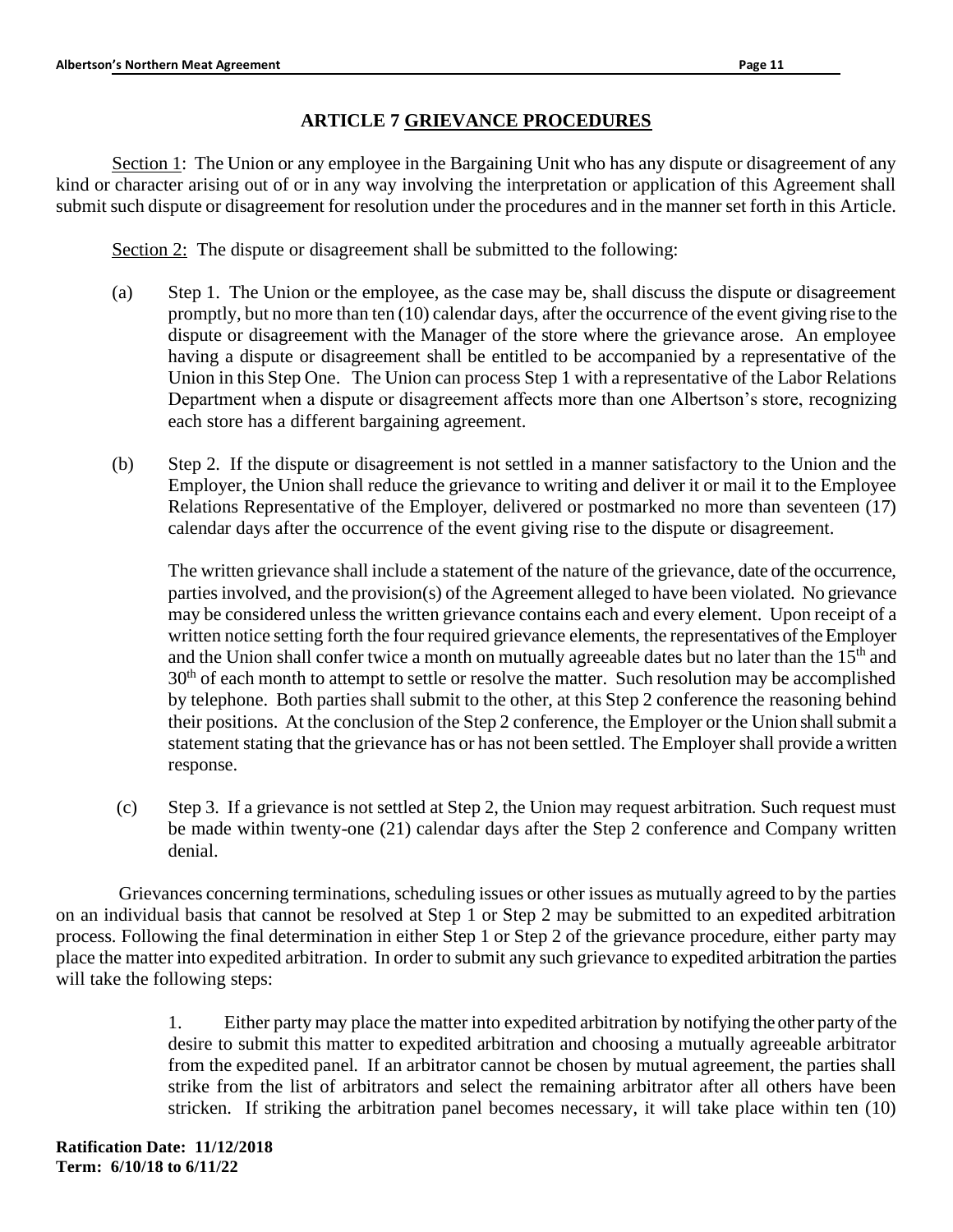working days after the matter is submitted to expedited arbitration. The penalty for failure of a party to timely participate to strike a panel is that party will pay the full cost of the arbitration hearing room facility. Selection shall be made by telephone, and either party, with notification to the other party, may contact the arbitrator upon his/her selection.

2. The following eleven (11) arbitrators from the previously established list of forty (40) arbitrators designated by the parties have agreed to the expedited terms contained in this section, including an agreement to schedule the hearing within forty-five days, and have agreed to issue an expedited decision within fifteen days from the close of the hearing or from the submission of posthearing briefs, whichever is later. (Add list of 11, Company and Union to select 11 from 40 prior to ratification.)

3. The parties will arrange their schedules to ensure that the arbitration can be scheduled in a reasonably prompt manner, preferably within forty-five days of receipt of the request for expedited arbitration.

4. Post hearing briefs may be filed by either party within fifteen days from the close of the hearing.

5. The Arbitrator will render his or her award as set forth above. If an arbitrator fails in two separate arbitrations to meet the deadlines set forth in this expedited procedure either party may request that his/her name be removed from the eleven-member panel described in paragraph 1 of this expedited procedure, and the parties shall then immediately agree upon a replacement**.** 

Section 3: The decision of the arbitrator shall be final and binding upon each party; however, the arbitrator shall not have the power to add to, subtract from, or in any way modify the terms of this Agreement, and shall limit his decision strictly to an interpretation of the language of this Agreement. In the event arbitrator awards back pay, he shall reduce such award by all earnings, including unemployment compensation received by the aggrieved party during the period of the award. The expenses of the arbitrator shall be shared equally between the Employer and the Union.

Section 4: No grievance may be submitted to arbitration by the Union under Step 3, unless the time limit set forth in Step 2 for the filing of the grievance in writing has been strictly complied with. Any grievance which is submitted after such time limit has expired shall be forfeited and waived by the aggrieved party. Failure by the Union or the employee, as the case may be, to observe the time limit set forth in Step 1, shall not constitute a waiver, unless such failure is willful. Time limits may be extended only by mutual agreement in writing signed by both the Union and the Employer.

Section 5: At any Step in this grievance procedure, the Executive Board of the Local Union shall have the final authority, in respect to any aggrieved employee covered by this Agreement, to decline to process a grievance complaint, or dispute further if in the judgment of the Executive Board such grievance or dispute lacks merits or lacks justification under the terms of this Agreement.

Section 6: The arbitration procedure herein set forth is the sole and exclusive remedy of the parties hereto and the employees covered hereby for any claimed violations of this Contract, and for either party during the term of this Agreement, and such arbitration procedure shall be (except to enforce, vacate, or modify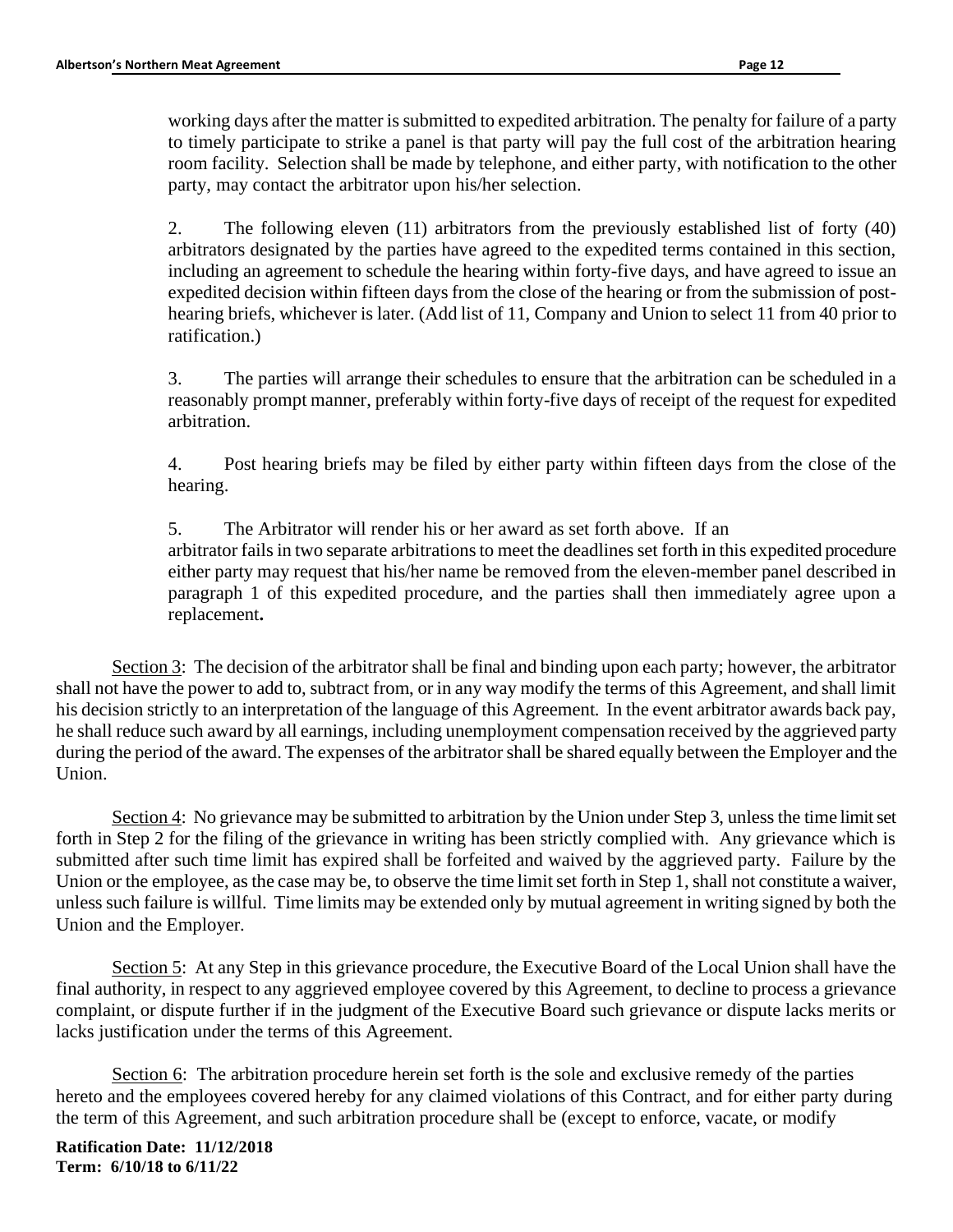awards) in lieu of any and all other remedies or forums of law, in equity or otherwise which will or may be available to either of the parties.

# **ARTICLE 8 SENIORITY**

Section 1:

(a) For the purpose of this Agreement, seniority shall prevail in filling permanent vacancies, transfers, layoffs, and recalls of employees. Probationary employees shall not acquire seniority for the first ninety (90) days; however, if retained beyond said ninety (90) days, the employee's seniority shall be dated back to the last date of employment. There shall be six (6) seniority groups as follows:

- (1) Head Meatcutter
- (2) Assistant Head Meatcutter
- (3) Journeymen & Apprentice Meatcutters
- (4) Meatwrappers
- (5) Meat Clerks
- (6) Butcher Block Clerks
- (b) The seniority area shall be Store #923.

(c) The Head Meatcutter will retain his original seniority date when he returns to the Journeyman Meatcutter classification.

Section 2: The Company shall post a seniority list in the meat market, said lists to be revised and reported to the Local Union every six (6) months. In addition thereto, the Company will cause to be mailed to the Local Union a duplicate copy of seniority listings. When seniority listings are posted and there are no complaints as to their accuracy within fifteen (15) days after they are posted, said lists become official.

Section 3: Seniority will be broken if an employee (1) quits; (2) is discharged for just cause; (3) fails to return to work within seventy-two (72) hours after being recalled by the Company by Certified Mail-Return Receipt Requested to his last known address on Company records; (4) has been laid off from the Company for one (1) year.

Section 4: All employees, in the event of a layoff or transfer, shall be laid off or transferred in accordance with their established seniority within their respective seniority group provided the employees retained or transferred have the ability to perform the work. In rehiring, the last person laid off shall be the first person rehired provided they have the ability to perform the work.

Section 5: Part-time workers shall be given consideration for full-time work based on their seniority, provided they have the ability to perform the work.

Section 6: Seniority status of employees hired on the same day shall be determined by the Company with notice to the Union.

Section 7: Transfer of Head Meatcutters and employees receiving promotions shall not be subject to the Seniority Clause. When offered a transfer, a Head Meatcutter shall have the option of accepting the transfer or being reduced to Journeyman Meat Cutter classification.

**Ratification Date: 11/12/2018 Term: 6/10/18 to 6/11/22** Section 8: Head Meatcutters **and Assistant Head Meatcutters** shall be allowed to voluntarily return to the Journeyman Meat Cutter classification without loss of seniority upon giving thirty (30) days written notice to the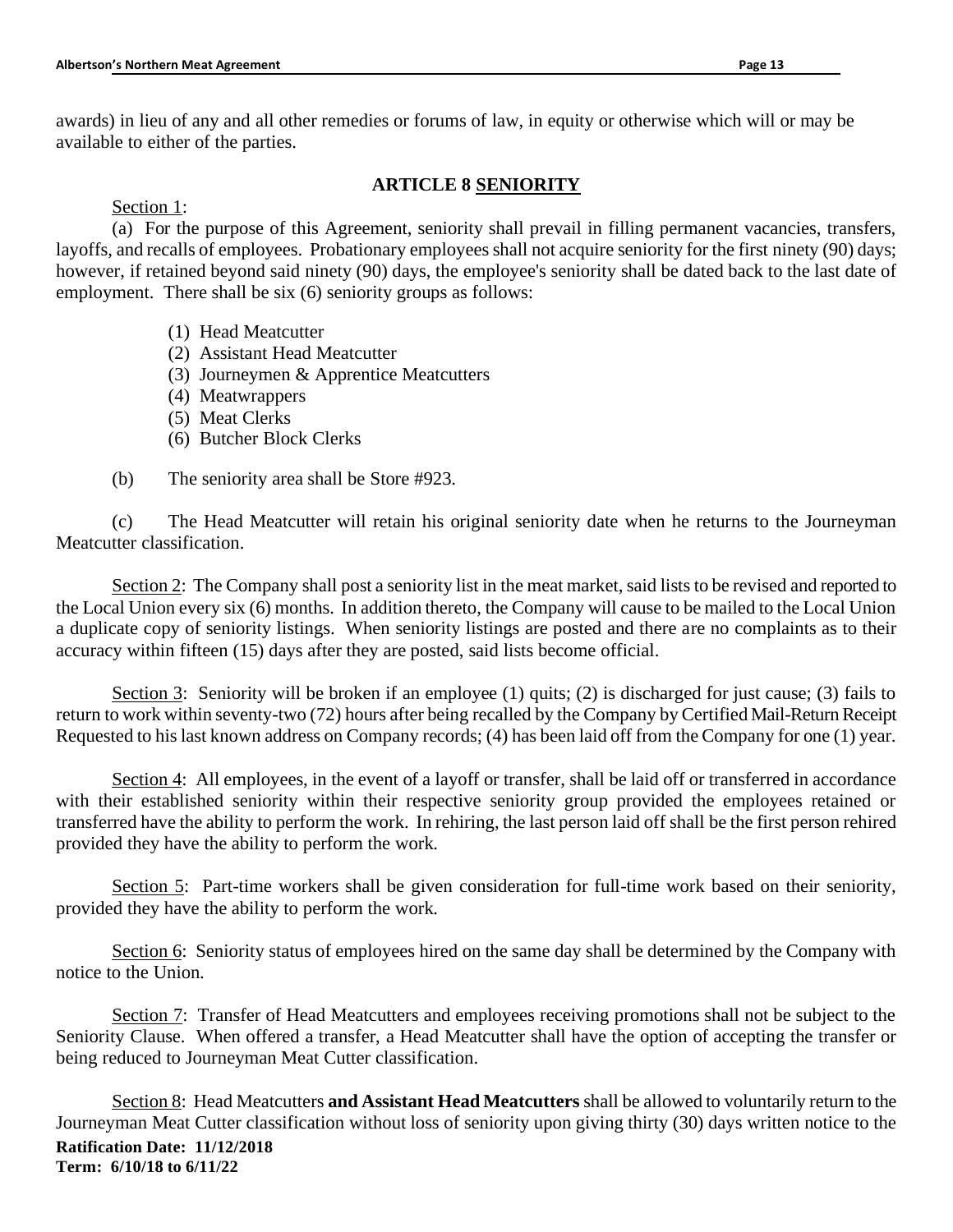Company.

Section 9: A permanent vacancy shall be filled in accordance with the following procedure:

- (a) Journeyman Meat Cutter and Wrapper vacancies shall be filled by seniority from among those employees who have requested consideration via the posting process and who have the ability to perform the job. The Company shall have the right to fill temporary vacancies without regard to seniority.
- (b) Employees desiring to apply for job openings shall submit their application via the posting process specifying the store location desired.
- (c) Apprentice Meat Cutters, Head Meatcutters and Assistant Head Meatcutters shall not be allowed to bid their assignments.
- (d) For the purpose of this Section, the Company shall determine ability subject to the No Discrimination Article of this Agreement.

Section 10: All Apprentice Meat Cutter openings shall first be offered to those employees in the Wrapper classification who have the physical capacity to perform the work. When a Wrapper is assigned to the Journeyman Meat Cutter or Apprentice Meat Cutter classification, the Wrapper will retain seniority in the Wrapper classification for a period of one (1) year. After one (1) year if the former Wrapper continues to be assigned to the Apprentice Meat Cutter or Journeyman Meat Cutter classification, his or her seniority date will be the date assigned as an Apprentice Meat Cutter or Journeyman Meat Cutter. If the former Wrapper is to be laid off, the former Wrapper may elect to be reassigned to the Wrapper classification rather than accept the layoff. If the former Wrapper elects this option, his or her seniority date shall be the date originally assigned as a Wrapper.

If the former Wrapper has returned to the Wrapper classification and is recalled to the Journeyman Meat Cutter or Apprentice Meat Cutter classification, the Wrapper may accept the recall or remain in the Wrapper classification without further recall rights.

### **ARTICLE 9 LEAVE OF ABSENCE**

Section 1: A Leave of Absence shall be granted to non-probationary employees in writing upon written request for the following reasons.

(a) Illness or Injury. As a result of a verifiable non-occupational illness or injury supported by medical evidence of continuing disability up to the extent of recovery but not to exceed six (6) months.

Extensions of such leaves shall be granted by the Employer, solely upon the presentation by the employee of written request for extension supported by medical evidence of continuing disability and medical evidence of a reasonable expectation to return to work within no more than one (1) year's total leave.

(b) Occupational Illness or Injury. As a result of a verifiable work related illness or injury supported by medical evidence of continuing disability up to the extent of recovery but not to exceed six (6) months.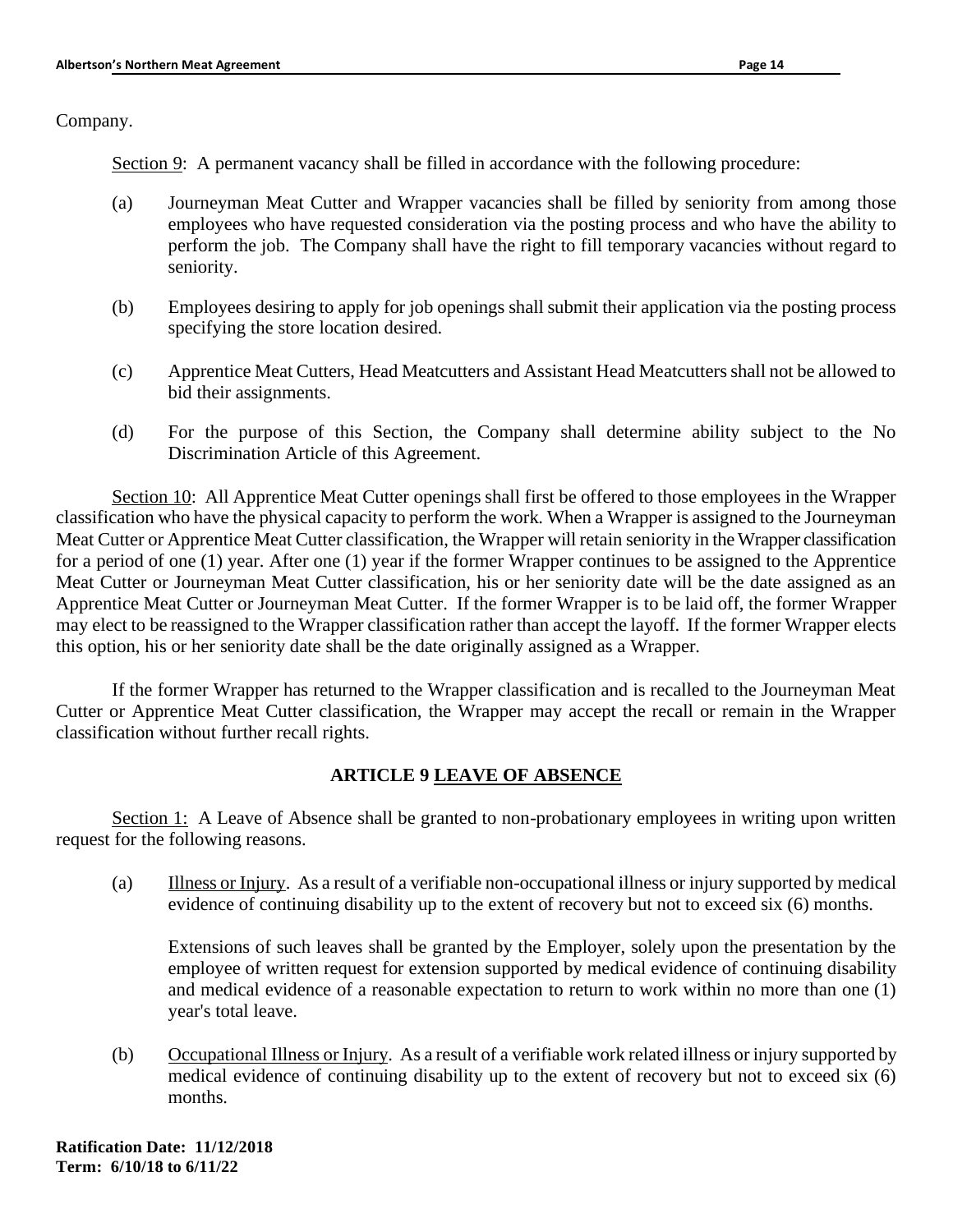Extensions of such leaves shall be granted by the Employer, solely upon the presentation by the employee of written request for extension supported by medical evidence of continuing disability and medical evidence of a reasonable expectation to return to work within no more than one (1) year's total leave.

- (c) Personal Leave. Leaves of absence without compensation for reasonable periods may be granted by the Employer at its discretion to employees who have completed one (1) year of service.
- (d) Family Leave. Leaves of Absence of up to one year shall be granted to any employee who upon request shows that they need to provide care for a member of the employee's immediate family. Leaves shall be granted only for the duration of care for which it was initially approved. Employees may use but are not required to use any unused earned vacation pay, PTO, or personal day(s) during any period of unpaid approved FMLA leave.
- (e) Military Leave. Leaves of Absence shall be granted to employees entering military service or called to military service, and otherwise as provided by law.

(f) Union Leave. Upon written request, a Leave of Absence without pay for Union business, not to exceed six  $(6)$  months, will be granted by the Employer to employees who have completed one  $(1)$ year of service or more. This leave may be extended by an additional six months. An employee on a Union Leave of Absence may receive pay from the Union.

Section 2: Seniority rights shall not be broken when an employee is on a leave of absence. However, if any employee, while on a leave of absence, accepts any other job or goes into business for himself, he automatically terminates his employment and loses all rights with the Company.

Section 3: Employees on leave of absence shall not accumulate benefits except seniority or as provided by law.

# **ARTICLE 10 VACATIONS**

Section 1: Full-time employees who have been on the payroll of the Company for one (1) year shall be entitled to one (1) week of vacation with full pay (40 hours).

Section 2: After three (3) years of service on the payroll of the Company, all full-time employees shall be entitled to two (2) weeks of vacation with full pay (80 hours).

Section 3: After seven (7) years of service on the payroll of the Company, all full-time employees shall be entitled to three (3) weeks of vacation with full pay (120 hours).

Section 4: After fifteen (15) years of service on the payroll of the Company, all full-time employees shall be entitled to four (4) weeks of vacation with full pay (160 hours).

Section 5: After twenty (20) years of service on the payroll of the Company, all full-time employees shall be entitled to five (5) weeks of vacation with full pay (200 hours).

Section 6: Employees hired on or after June 4, 2006 shall receive one (1) week paid vacation after one (1)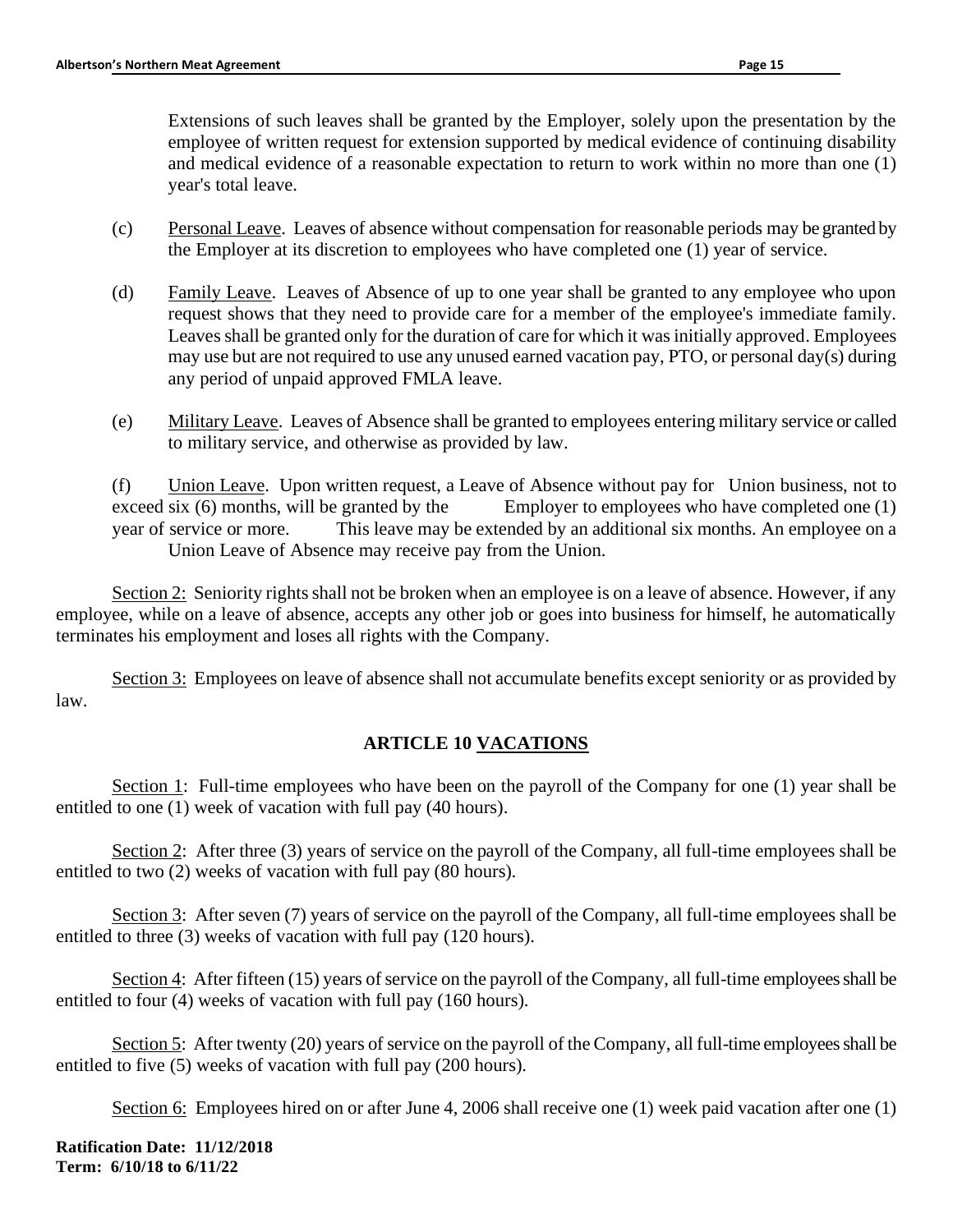year of continuous service, two (2) weeks paid vacation after three (3) years of continuous service, three (3) week of vacation after seven (7) years of continuous service, **and four (4) weeks of vacation after fifteen (15) years of continuous service,** except employees who were employed at the Store #923 meat department on the effective date of this Agreement will continue to receive the vacation pursuant to Sections 1 through 5 until they leave the Store #923 meat department for whatsoever reason in the future**.**

Section 7: Employees with the oldest seniority dates on an individual store basis shall be given preference on vacation dates. The Company retains the right to schedule vacations. Such vacation, once scheduled, may be changed only by agreement between Company and employee except where required by legitimate business necessity.

Section 8: Any employee who has earned his vacation before he has been given an opportunity to take said vacation and leave the employ of the Company for any reason shall be paid his or her vacation pay, together with any other wages due upon leaving, unless the employee has been terminated for dishonesty related to Company business.

Section 9: Employees shall not be given pay in lieu of a vacation unless mutually agreed between the Union, the employee and the Company.

Section 10: In case the Company closes a meat department or store and cannot place employees who are displaced, either full-time or part-time, the Company agrees to pay such employees who have one (1) year or more service with the Company a pro rata vacation based on one-twelfth (1/12) or major fraction thereof of the vacation he would have earned for each month worked in that anniversary year prior to the closing. This pro rata vacation is to be paid only for vacation earned but not taken. No non-contractual bonuses shall be included in the above computation of vacation pay.

Section 11: Upon completion of one (1) full year of employment, all part-time employees eligible for vacation shall have their weekly vacation pay based on their average hours paid per week, during the fifty-two (52) weeks preceding their last anniversary date, excluding from the "52 week period" calculations any week that had no paid hours or when the employee was off work due to workers compensation, and not to exceed forty (40) hours per week. Hours paid shall include hours worked and hours paid for holiday, jury duty, vacation and funeral leave. No non-contractual bonuses shall be included in the above computation of vacation pay.

Section 12: Employees "on the payroll" or providing "service on the payroll" shall be those employees who have worked continuously for their Employer for the required number of years as specified in Sections 1 through 5 of this Article. Such continuous work shall include paid vacation time.

Section 13: Employer shall not block out days unavailable for vacation selection except for the following holidays and the day before: Christmas Day, Thanksgiving Day, Memorial Day, Labor Day, Independence Day and New Year's Day.

# **ARTICLE 11 JURY DUTY**

The Company agrees to pay the difference between any government allowance and an employee's scheduled workday paid at straight-time hourly classification rates for each day an employee is required to serve and does serve on any jury, based on the average number of hours worked by that employee during the four full weeks preceding the employee receiving notification for jury duty, up to a maximum of ten (10) days in a calendar year, provided that the employee is scheduled to work on that day.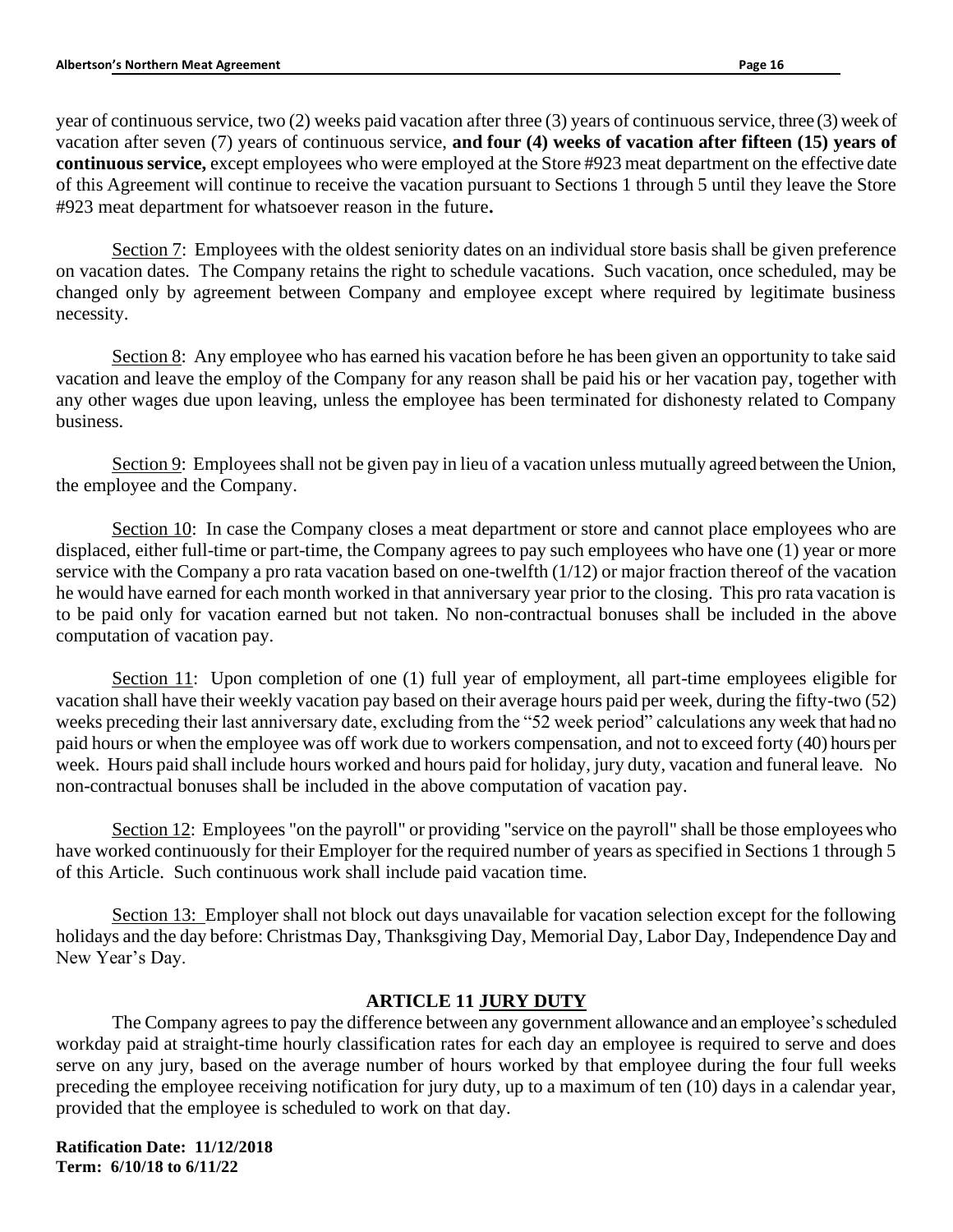In order to be eligible to receive payment under this Section, an employee must notify his Store Director on his first workday after receipt of the notice to report for jury duty and must furnish satisfactory evidence that jury duty was performed and of the amount of compensation received for such service on the days for which payment is claimed.

## **ARTICLE 12 FUNERAL LEAVE**

In the event of a death in the employee's immediate family (spouse, child, step-child, father, step father, mother, step mother, brother, sister, grandmother, grandfather, grandchildren, or any similar in-law relationship with his/her current spouse or any relative living permanently in the employee's immediate household), the employee shall be entitled to be absent from work for such time as is necessary to make arrangements for and attend the funeral and return if required and will be allowed up to a maximum of three (3) days of funeral leave pay. During such absence, the employee shall be compensated at his straight-time hourly classification rate for such regular working time lost. Such absentee compensation shall not include pay for lost overtime, vacation time, or premium pay; it shall include holiday pay. It is understood that an employee will be allowed one (1) day off to attend the funeral of other close relatives down to and including first cousins, such time to be considered as actual time worked and paid for as such, provided the employee is scheduled to work on the day of the funeral. It is understood that an employee will be allowed one (1) day off to attend the funeral of aunts, uncles, nieces, nephews and first cousins, such time to be considered as actual time worked and paid for as such, providing the employee is scheduled to work on the day of the funeral.

## **ARTICLE 13 MISCELLANEOUS PROVISIONS**

Section 1 - Laundry: The Company agrees to furnish and supply laundered aprons and uniforms without cost to the employee, except employees will be required to launder drip-dry garments, except where employees are allowed to wear their own clothes.

Section 2 - Inventory: The Company agrees that all inventory of merchandise shall be taken during working hours.

Section 3 -Financial Deductions: No employee shall be required as a condition of employment to have deducted from his pay or to make any financial donation or contribution to or for any cause not specifically provided for in this Agreement or required by State or Federal statutes of law.

Section 4: Meat department employees shall continue to cut and stock all items currently being cut and stocked as of December 14, 2014 unless such items are discontinued or the Employer first bargains with the Union over the effects of any proposed changes.

### **ARTICLE 14 UNION AFFAIRS**

Section 1 - Union Market Cards: In all markets covered by this Agreement, the official Union Market Card shall be displayed where visible to all customers provided there are no violations of this Agreement. Such cards shall remain the property of the Union and shall be surrendered upon written demand at any time only if the Employer has refused to comply with the final decision of an arbitrator reached in accordance with the provisions of this Agreement.

Section 2 - Union Notification: The Employer agrees to notify the Union within one (1) week from the date of employment of any employees subject to this Agreement, of the name of such employee, his or her classification,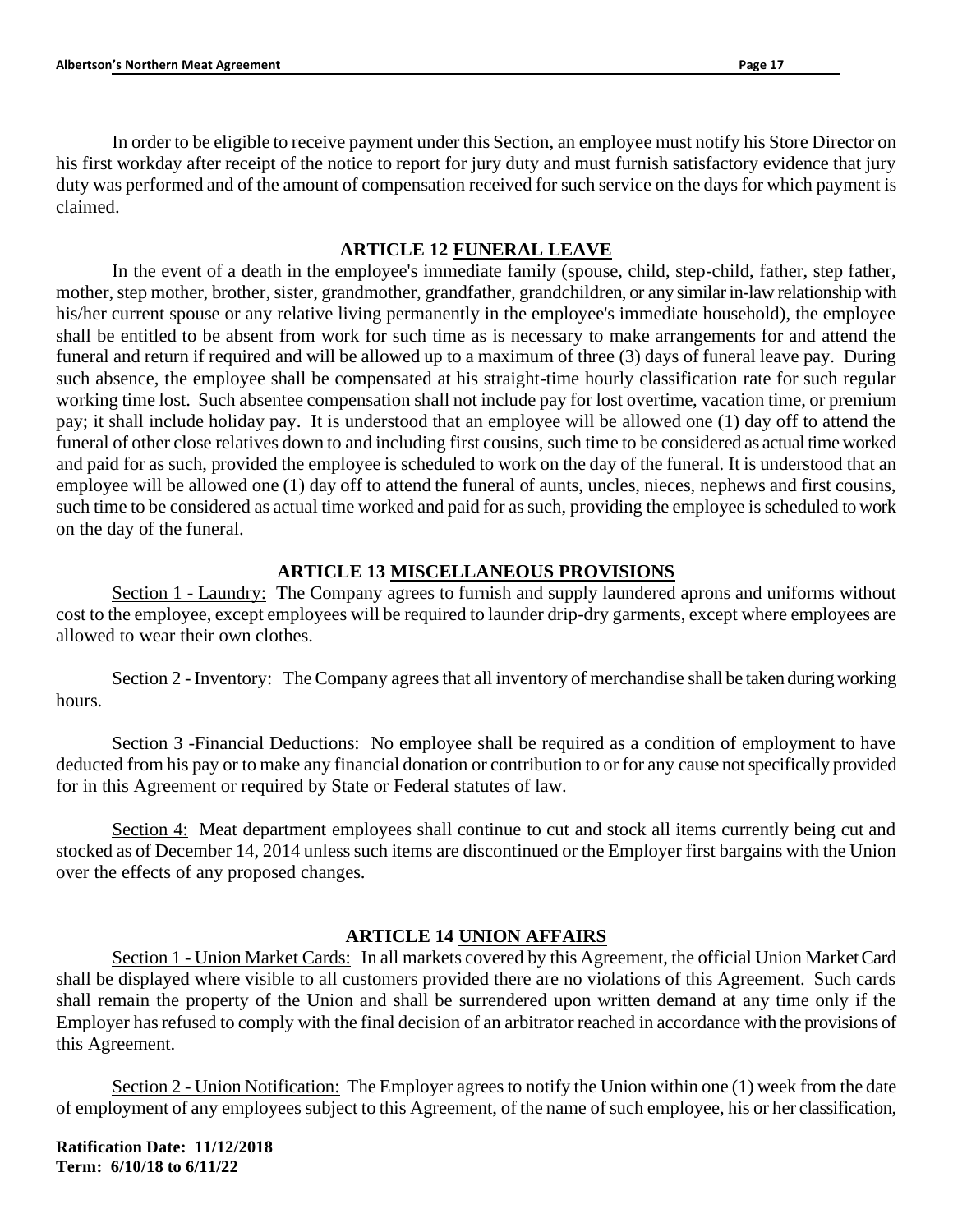store where employed and the date of employment. The parties agree that, should the Employer fail to meet the obligation in this respect, the Union will not seek reimbursement of lost dues and fees.

Section 3 - Bulletin Board: The Company will provide a Bulletin Board or other suitable arrangement within the establishment where the Union may post notices of Union recreational affairs, social affairs, and notices of elections and deaths, appointments and results of Union elections pertaining to the establishment and notices of Union meetings, and a copy of this Agreement.

Section 4 - Union Representatives: No more than two (2) Union representatives shall be admitted at all reasonable times to interview employees on duty. Such visits shall not unreasonably interfere with the efficient operation of the Employer's business.

An employee may request a representative of the Union to be present during interrogation by management, which the employee believes may result in discharge or suspension. The Union agrees to make a representative available within a reasonable time during the same day such request is made.

Section 5 - Shop Steward: It is understood that the Union shall have the authority to designate and/or remove from among the full-time seniority employees in the bargaining unit a Shop Steward.

The Shop Steward shall be authorized to investigate grievances and shall do so without disturbing the Company's operations. The Company shall have the right to call a conference with the Shop Steward or Union officials for the purpose of discussing complaints raised by the Company and time spent on such meetings by the Shop Steward shall be paid for as time worked.

The Shop Steward shall not have the authority to settle any grievance in a manner that is contrary to the terms of this Agreement.

Section 6- Union Buttons: The Union member will have the right to wear their Union Buttons according to current National Labor Relations Board rules.

# **ARTICLE 15 SEPARABILITY**

The provisions of this Agreement are deemed to be separable to the extent that if and when a court of last resort adjudges any provision of this Agreement in its application between the Union and the undersigned Company to be in conflict with any law, such decision shall not affect the validity of the remaining provisions of this Agreement, but such remaining provisions of this Agreement shall continue in full force and effect, provided further, that in the event any provision or provisions are so declared to be in conflict with a law, both parties shall meet immediately for the purpose of negotiation and agreement on the provision or provisions so invalidated.

# **ARTICLE 16 MANAGEMENT RIGHTS**

All rights and powers not expressly restricted or limited by terms of this Agreement shall remain in and may be exercised at the discretion of the Company.

The Employer may require an employee to submit to a drug and alcohol test in the event of an on-the-job injury **or reasonable suspicion of impairment**.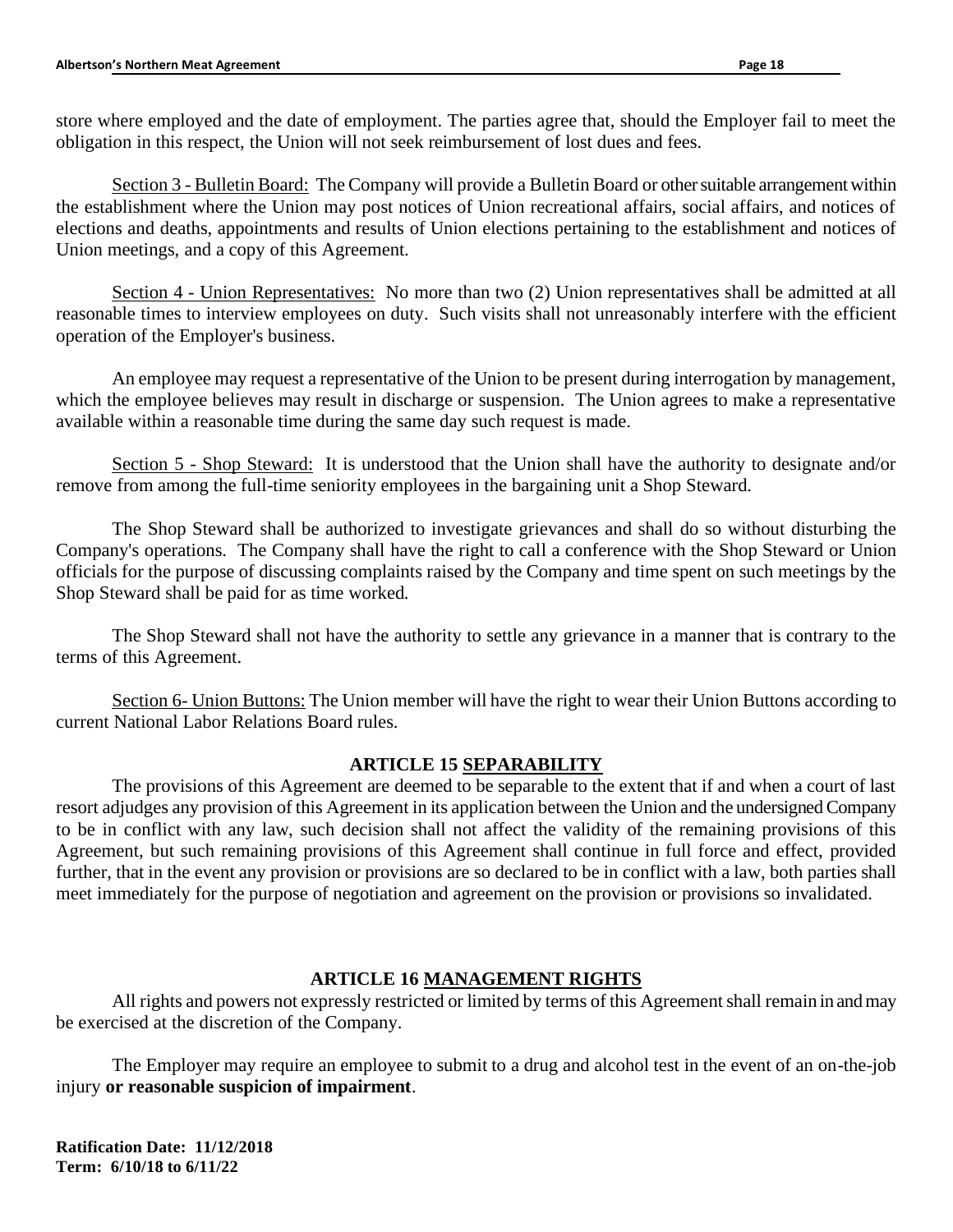## **ARTICLE 17 STRIKE OR LOCKOUT**

Section 1: It shall not be a violation of this Agreement nor grounds for discipline or discharge for persons covered hereunder to refuse to cross another Union's picket line. The Local, its agents or representatives, shall not interfere in any way with the independent judgment of persons covered herein in this regard. Notwithstanding the foregoing, no employee shall refuse to cross another Union's picket line until the Employer has received 72 hours written notice thereof. The Local and the employees agree that during the life of this Agreement or any extension thereof, there will be no strike, stoppage of work, harassment, slow-down, picketing, boycotting, or hand billing of the Company's premises or other forms of economic action.

Section 2: The Company agrees that it will not, during the term of this Agreement or any extension thereof, engage in a lockout.

## **ARTICLE 18 MAINTENANCE OF STANDARDS**

Employees enjoying wages, benefits or working conditions in excess of these stipulated herein, shall not receive a reduction during the lifetime of this Agreement, except in the case of reassignment to another classification in accordance with the seniority provisions of this Agreement; further, the provisions of the Article do not cover bonus pay for Head Meatcutters. Nothing above shall be construed to require maintaining any existing differentials of "red circle" rates, but only to preclude the reducing of existing rates and benefits.

## **ARTICLE 19 HEALTH AND WELFARE**

19.1 Trust Fund. Effective June 30, 2015, employees shall cease to participate in the New Mexico UFCW Unions and Employers Health and Welfare Trust Fund ("New Mexico Health Fund"). Effective July 1, 2015, the New Mexico Health Fund shall be merged with, and employees of the bargaining unit and their eligible dependents shall participate in, the United Food and Commercial Workers and Employers Arizona Health and Welfare Trust ("Arizona Health Fund") on the same basis in terms of Plan rules and regulations, eligibility for benefits, benefit designs and employee co-premiums as employees covered under the Arizona Safeway collective bargaining agreement.

The Trustees of the Arizona Health Fund shall establish separate accounting for the New Mexico group with the understanding that contributions from the New Mexico employers shall not be used to provide, or subsidize benefits for the Arizona group and that contributions from the Arizona Employers shall not be used to provide, or subsidize benefits for the New Mexico group. Administrative expenses shall be prorated between the groups as determined by the Trustees of the Fund.

Effective January 1, 2015, the New Mexico Plan A benefits shall be modified to the same benefits as Arizona Plan A, the New Mexico Plan B benefits shall be modified to the same benefit provisions as Arizona Plan B and the New Mexico Plan C benefits shall be modified to the same benefit provisions as Arizona Plan B1, except the co-insurance rates for participants who will be covered under Arizona plan A or B, shall continue to be equal to those co-insurance rates which applied to those participants under the New Mexico Health Fund until otherwise modified by the Trustees of the Arizona Health Fund. Further except, the short term disability benefit for the New Mexico group shall be the same provided under the New Mexico Health Fund. Additionally, effective January 1, 2015, the administration of the New Mexico Health Fund shall be switched to the same administrator handling the Arizona Health Fund.

It is further understood that as a condition of receiving the contributions provided below, the Trustees of the Plan will establish Plan(s) of benefits, which can be supported by the contributions provided herein and such Trustees shall have the authority to modify such benefits as they deem necessary to maintain the Plan in a fully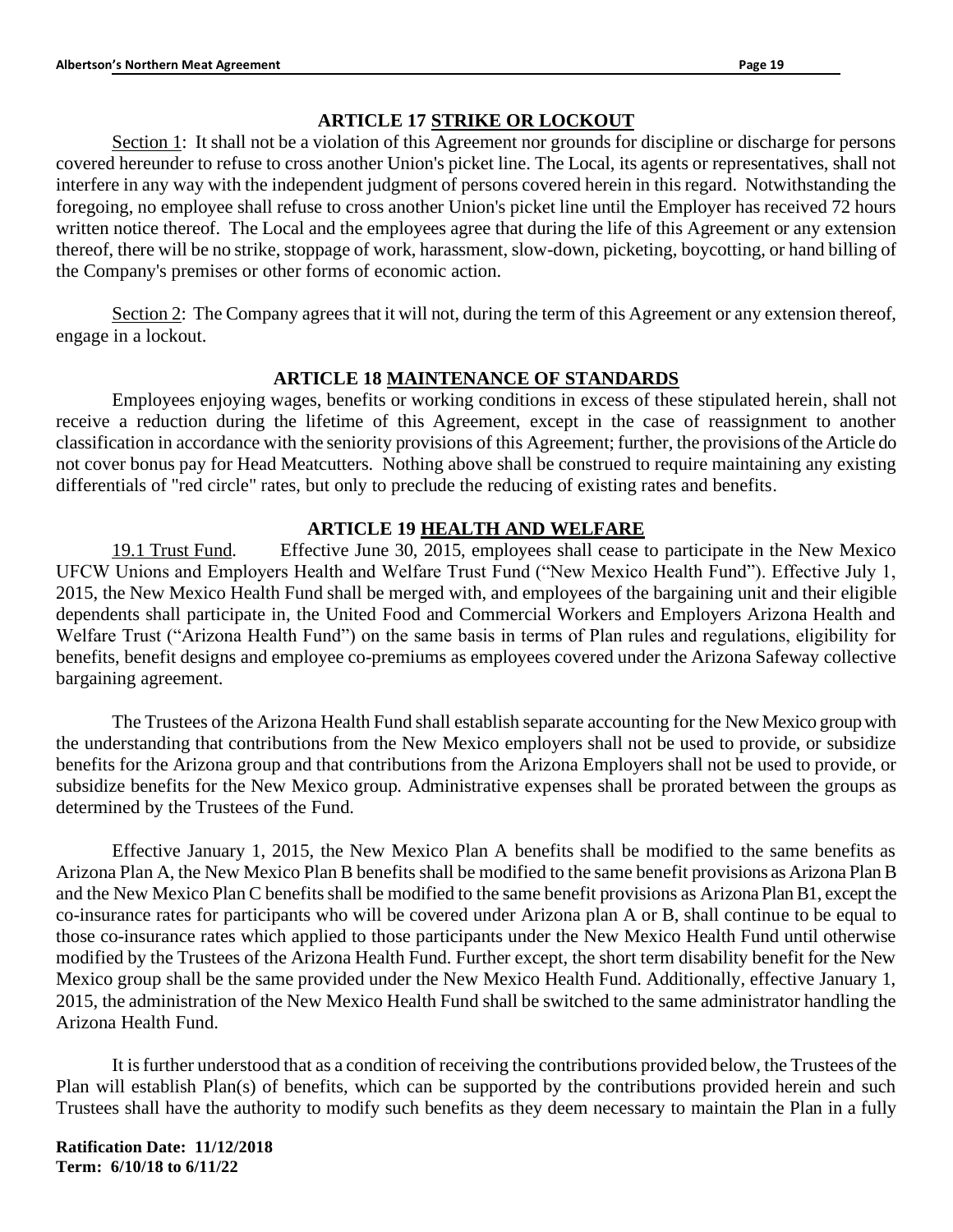reserved status.

19.2 – Employer Contributions. The Employer shall continue to contribute to the New Mexico Fund the amounts described below each month by the twentieth  $(20<sup>th</sup>)$  day of the month for each of its eligible employees covered under Plan A, Plan B and Plan C but on the same eligibility basis as is required under the Arizona Safeway's collective bargaining agreement, except that such contributions shall continue to be made on a Per Employee Per Eligible (PEPM) basis. Employer Contributions will make contributions on all eligible employees, in all plans, regardless of opt out status. Upon merger, in the event Arizona Safeway increases, or decreases, its employer contribution rate into the Arizona Fund, then the employer contribution rates required under this agreement shall be increased, or decreased, by the same percentage and at the same time as the Fry's rates are increased, or decreased. Employee Contributions to be paid shall be the same as the Arizona Safeway.

19.3 – Eligible Employees. Eligibility for coverage shall be as defined in the Arizona Safeway's collective bargaining agreement and by the Arizona Health Fund.

19.4- If legislation is enacted which affects Health and Welfare or related benefits, or costs of providing them, this Contract may be opened by either party upon thirty (30) days written notice to the other party for the purpose of negotiating the Section so affected only.

### **ARTICLE 20 PENSIONS**

Employees shall be eligible to participate in the Albertson's LLC 401K Plan ("the Plan"). All the terms of the Plan (e.g., eligibility, vesting, elective contributions, matching contributions, distributions) as they exist and are amended from time to time by the Employer for all employees in the Plan shall be applied to the bargaining unit employees. Employer shall automatically and unilaterally apply to bargaining unit employees any changes in the Plan that apply to other employees covered by the Plan during the term of this Agreement.

#### **ARTICLE 21 NO DISCRIMINATION**

Section 1: The Company and its representatives shall not discriminate against any employee on account of race, sex, creed, nationality, age, or on account of Union affiliation or on account of any legitimate Union activity. The Union, its officers, and members shall not intimidate or coerce employees into joining the Union, and shall not discriminate against any employee on account of race, sex, creed, nationality, age or on account of Union affiliations.

Section 2: It is agreed between the parties that they will meet at once in order to resolve any and all EEOC problems.

### **ARTICLE 22 UNDERSTANDINGS**

The parties agree and understand that there exist interpretations of this Collective Bargaining Agreement which were agreed to in negotiations and set forth in bargaining notes but which are not specified herein.

### **ARTICLE 23 STORE CLOSURE**

In the event the Employer closes this meat department or Store, the Employer agrees to meet with the Union for the purpose of negotiating the severance of the employees thus affected.

### **ARTICLE 24 TERM OF THIS AGREEMENT**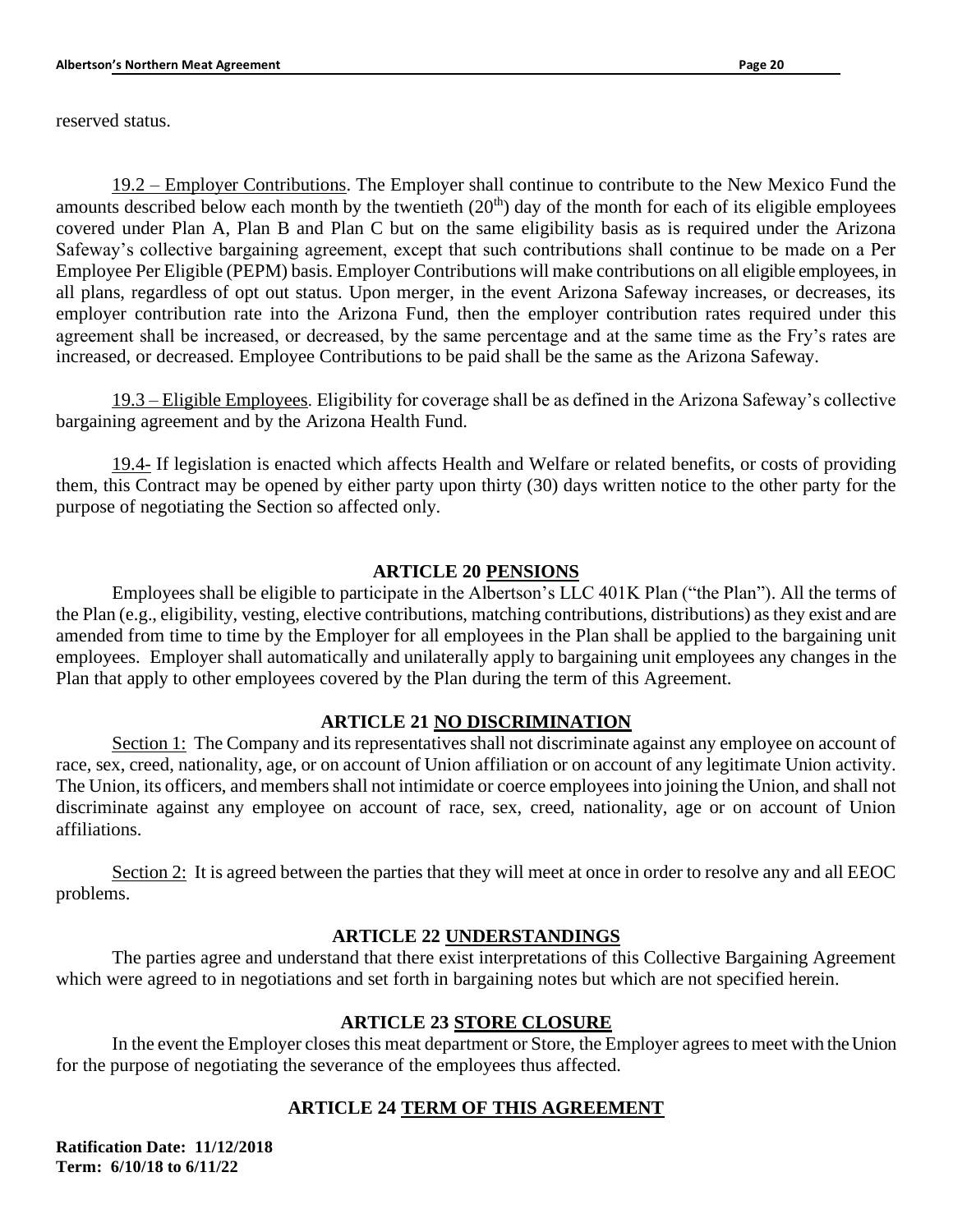This Agreement shall become effective **June 10, 2018**and shall remain in full force and effect until its expiration date of **June 11, 2022,** and for a period of one (1) year thereafter unless either the Company or the Union desires changes in this Agreement at its expiration date; in which event, on or before sixty (60) days prior to the expiration date of this Agreement, or one (1) year renewal date, written notice outlining the changes desired shall be given by the party proposing the changes to the other party to this Agreement.

# **BARGAINING NOTE**

The parties agree that language proposed but not agreed to shall not be admissible in an arbitration or other legal proceeding as evidence of either parties' interpretation or position as to the meaning of the contract language.

Signed this \_\_\_\_\_ day of \_\_\_\_\_\_\_\_\_\_\_\_\_\_\_\_ 20**20**.

**FOR THE COMPANY FOR THE UNION**

ALBERTSON'S LLC United Food and Commercial Workers International Union, Local #1564

By: \_\_\_\_\_\_\_\_\_\_\_\_\_\_\_\_\_\_\_\_\_\_\_\_\_\_\_\_\_\_\_\_

By: \_\_\_\_\_\_\_\_\_\_\_\_\_\_\_\_\_\_\_\_\_\_\_\_\_\_\_\_\_\_\_\_

**Danny Ma Vice President, Labor Relations**  Greg Frazier President

By: \_\_\_\_\_\_\_\_\_\_\_\_\_\_\_\_\_\_\_\_\_\_\_\_\_\_\_\_\_\_\_

Janet Lucero Secretary Treasurer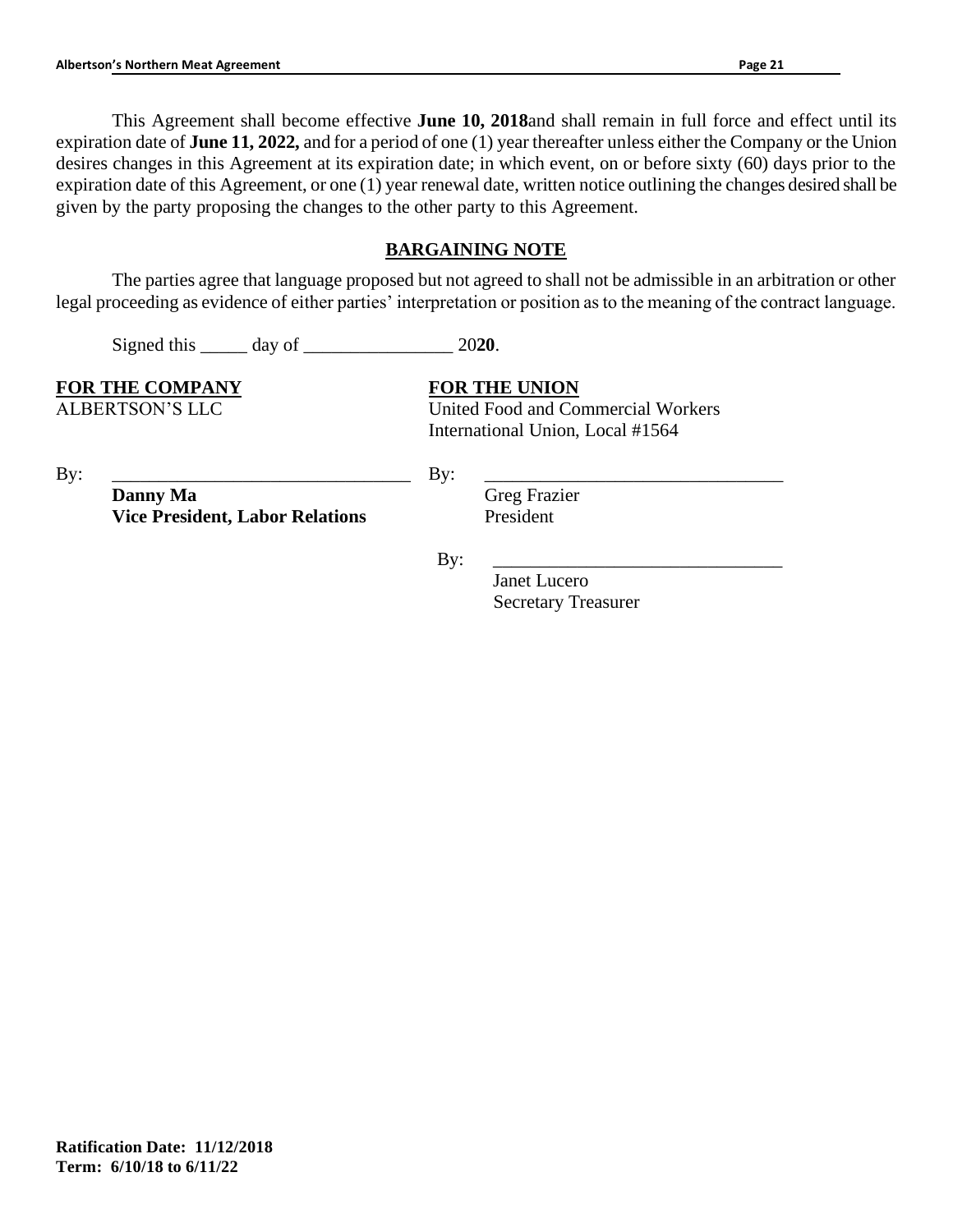# **A P P E N D I X 'A' WAGE RATES AND CLASSIFICATIONS**

For Employees Hired Before the Effective Date of the Agreement

|                                    | <b>Effective</b><br>3/3/19                         | 1/1/2020                              | 3/1/2020                       | 1/1/2021                              | 3/7/2021                       | 1/1/2022                              | 3/6/2022                       |
|------------------------------------|----------------------------------------------------|---------------------------------------|--------------------------------|---------------------------------------|--------------------------------|---------------------------------------|--------------------------------|
|                                    | <b>RAISE</b><br><b>JP Only</b>                     | Min<br><b>Wage</b><br><b>Increase</b> | <b>RAISE</b><br><b>JP Only</b> | Min<br><b>Wage</b><br><b>Increase</b> | <b>RAISE</b><br><b>JP Only</b> | Min<br><b>Wage</b><br><b>Increase</b> | <b>Raise</b><br><b>JP Only</b> |
| <b>Head Meatcutter</b>             | 22.92                                              | 22.92                                 | 23.22                          | 23.22                                 | 23.52                          | 23.52                                 | 23.77                          |
| Asst. Head<br>Meatcutter           | 21.66                                              | 21.66                                 | 21.96                          | 21.96                                 | 22.26                          | 22.26                                 | 22.51                          |
| <b>Butcher Block</b><br>Supervisor | 14.82                                              | 14.82                                 | 15.12                          | 15.12                                 | 15.42                          | 15.42                                 | 15.67                          |
| Meatcutters                        |                                                    |                                       |                                |                                       |                                |                                       |                                |
| 1st 6 months                       |                                                    |                                       |                                |                                       |                                |                                       |                                |
| 2nd 6 months                       |                                                    |                                       |                                |                                       |                                |                                       |                                |
| 3rd 6 months                       | 10.47                                              | 10.47                                 | 10.47                          | 10.70                                 | 10.70                          | 11.70                                 | 11.70                          |
| 4th 6 months                       | 10.92                                              | 10.92                                 | 10.92                          | 10.92                                 | 10.92                          | 11.80                                 | 11.80                          |
| 5th 6 months                       | 13.92                                              | 13.92                                 | 13.92                          | 13.92                                 | 13.92                          | 13.92                                 | 13.92                          |
| 6th 6 months                       | 16.93                                              | 16.93                                 | 16.93                          | 16.93                                 | 16.93                          | 16.93                                 | 16.93                          |
| Journeyperson                      | 21.46                                              | 21.46                                 | 21.76                          | 21.76                                 | 22.06                          | 22.06                                 | 22.31                          |
| Meatwrappers                       |                                                    |                                       |                                |                                       |                                |                                       |                                |
| 1st 6 months                       |                                                    |                                       |                                |                                       |                                |                                       |                                |
| 2nd 6 months                       |                                                    |                                       |                                |                                       |                                |                                       |                                |
| 3rd 6 months                       | 9.54                                               | 9.54                                  | 9.54                           | 10.70                                 | 10.70                          | 11.70                                 | 11.70                          |
| 4th 6 months                       | 11.23                                              | 11.23                                 | 11.23                          | 11.23                                 | 11.23                          | 11.80                                 | 11.80                          |
| 5th 6 months                       | 12.44                                              | 12.44                                 | 12.44                          | 12.44                                 | 12.44                          | 12.44                                 | 12.44                          |
| 6th 6 months                       | 14.18                                              | 14.18                                 | 14.18                          | 14.18                                 | 14.18                          | 14.18                                 | 14.18                          |
| Journeyperson                      | 18.26                                              | 18.26                                 | 18.56                          | 18.56                                 | 18.86                          | 18.86                                 | 19.11                          |
|                                    | Meat Stocker, Meat Deli Clerk, Butcher Block Clerk |                                       |                                |                                       |                                |                                       |                                |
| 1st 6 months                       |                                                    |                                       |                                |                                       |                                |                                       |                                |
| 2nd 6 months                       |                                                    |                                       |                                |                                       |                                |                                       |                                |
| 3rd 6 months                       | 8.50                                               |                                       |                                | 10.70                                 | 10.70                          | 11.70                                 | 11.70                          |
| 4th 6 months                       | 9.00                                               | 9.20                                  | 9.20                           | 10.80                                 | 10.80                          | 11.80                                 | 11.80                          |
| 5th 6 months                       | 9.50                                               | 9.50                                  | 9.50                           | 10.90                                 | 10.90                          | 11.90                                 | 11.90                          |
| 6th 6 months                       | 10.41                                              | 10.41                                 | 10.41                          | 11.00                                 | 11.00                          | 12.00                                 | 12.00                          |
| Journeyperson                      | 14.50                                              | 14.50                                 | 14.80                          | 14.80                                 | 15.10                          | 15.10                                 | 15.35                          |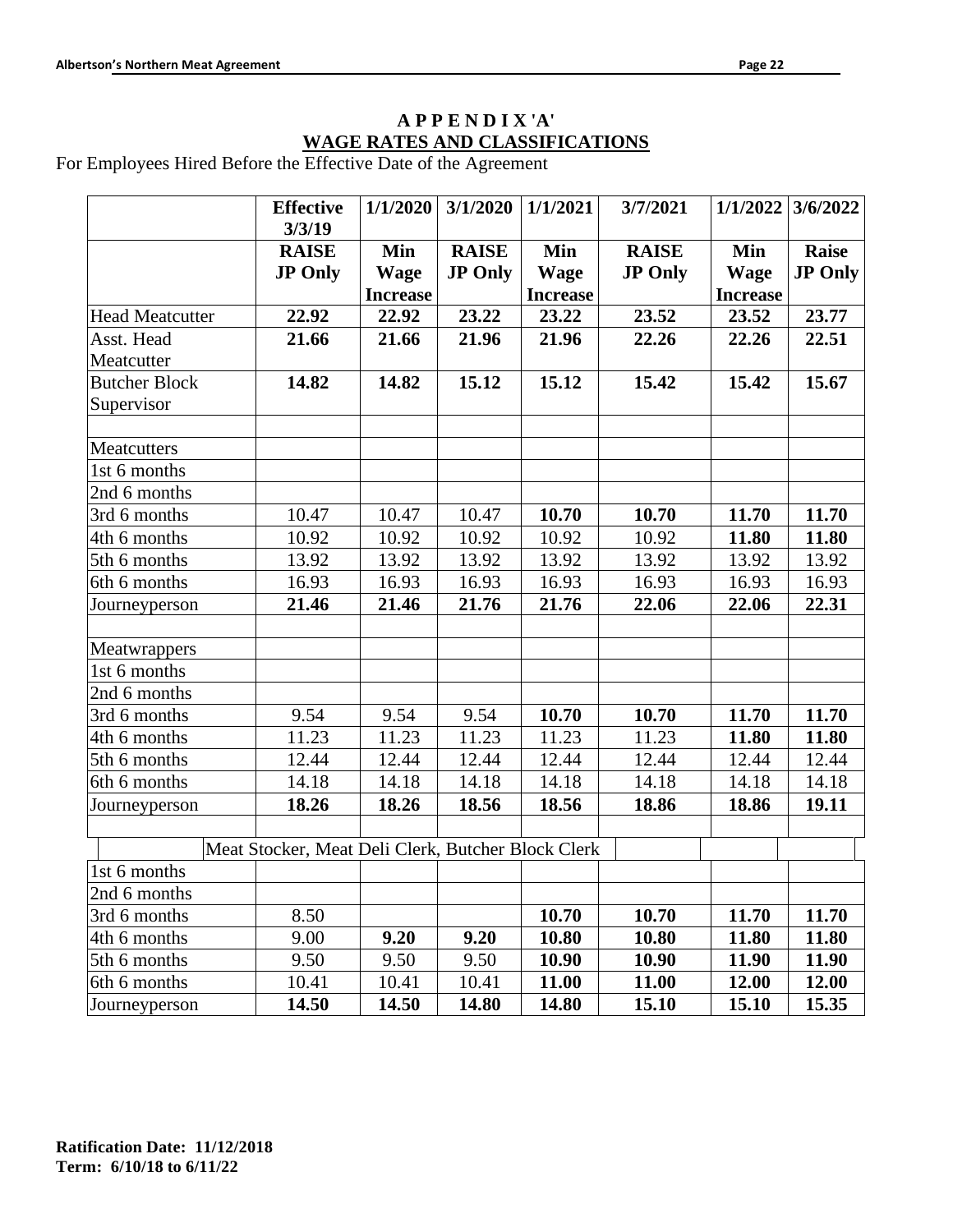New Hire Meat Wrappers, Butcher Block, Meat Deli Hired on or after the Effective Date of the Agreement

| Hours                                | <b>Effective</b><br>3/3/19     | 1/1/2020                              | 3/1/2020                       | 1/1/2021                              | 3/7/2021                       | 1/1/2022                              | 3/6/2022                       |
|--------------------------------------|--------------------------------|---------------------------------------|--------------------------------|---------------------------------------|--------------------------------|---------------------------------------|--------------------------------|
|                                      | <b>RAISE</b><br><b>JP Only</b> | Min<br><b>Wage</b><br><b>Increase</b> | <b>RAISE</b><br><b>JP Only</b> | Min<br><b>Wage</b><br><b>Increase</b> | <b>RAISE</b><br><b>JP Only</b> | Min<br><b>Wage</b><br><b>Increase</b> | <b>RAISE</b><br><b>JP Only</b> |
| Step 1 (1040 Hours<br>Worked)        |                                |                                       |                                |                                       |                                |                                       |                                |
| Step 2 (next 1040)<br>Hours Worked)  |                                |                                       |                                |                                       |                                |                                       |                                |
| Step 3 (next 1040)<br>Hours Worked)  | 8.00                           | 9.20                                  | 9.20                           | 10.70                                 | 10.70                          | 11.70                                 | 11.70                          |
| Step 4 (next 1040)<br>Hours Worked)  | 8.25                           | 9.30                                  | 9.30                           | 10.80                                 | 10.80                          | 11.80                                 | 11.80                          |
| Step 5 (next 1040)<br>Hours Worked)  | 8.50                           | 9.40                                  | 9.40                           | 10.90                                 | 10.90                          | 11.90                                 | 11.90                          |
| Step 6 (next 1200)<br>Hours Worked)  | 9.00                           | 9.50                                  | 9.50                           | 11.00                                 | 11.00                          | 12.00                                 | 12.00                          |
| Step 7 (next 1200)<br>Hours Worked)  | 9.25                           | 9.60                                  | 9.60                           | 11.10                                 | 11.10                          | 12.10                                 | 12.10                          |
| Step 8 (next 1200)<br>Hours Worked)  | 9.50                           | 9.70                                  | 9.70                           | 11.20                                 | 11.20                          | 12.20                                 | 12.20                          |
| Step 9 (next 1200)<br>Hours Worked)  | 10.00                          | 10.00                                 | 10.00                          | 11.30                                 | 11.30                          | 12.30                                 | 12.30                          |
| Step 10 (next 1200)<br>Hours Worked) | 10.25                          | 10.25                                 | 10.25                          | 11.40                                 | 11.40                          | 12.40                                 | 12.40                          |
| Journeyperson                        | 12.80                          | 12.80                                 | 13.10                          | 13.10                                 | 13.40                          | 13.40                                 | 13.65                          |

**Ratification Date: 11/12/2018** New Hire Meat Cutters Hired on or after the Effective Date of the Agreement

**Term: 6/10/18 to 6/11/22**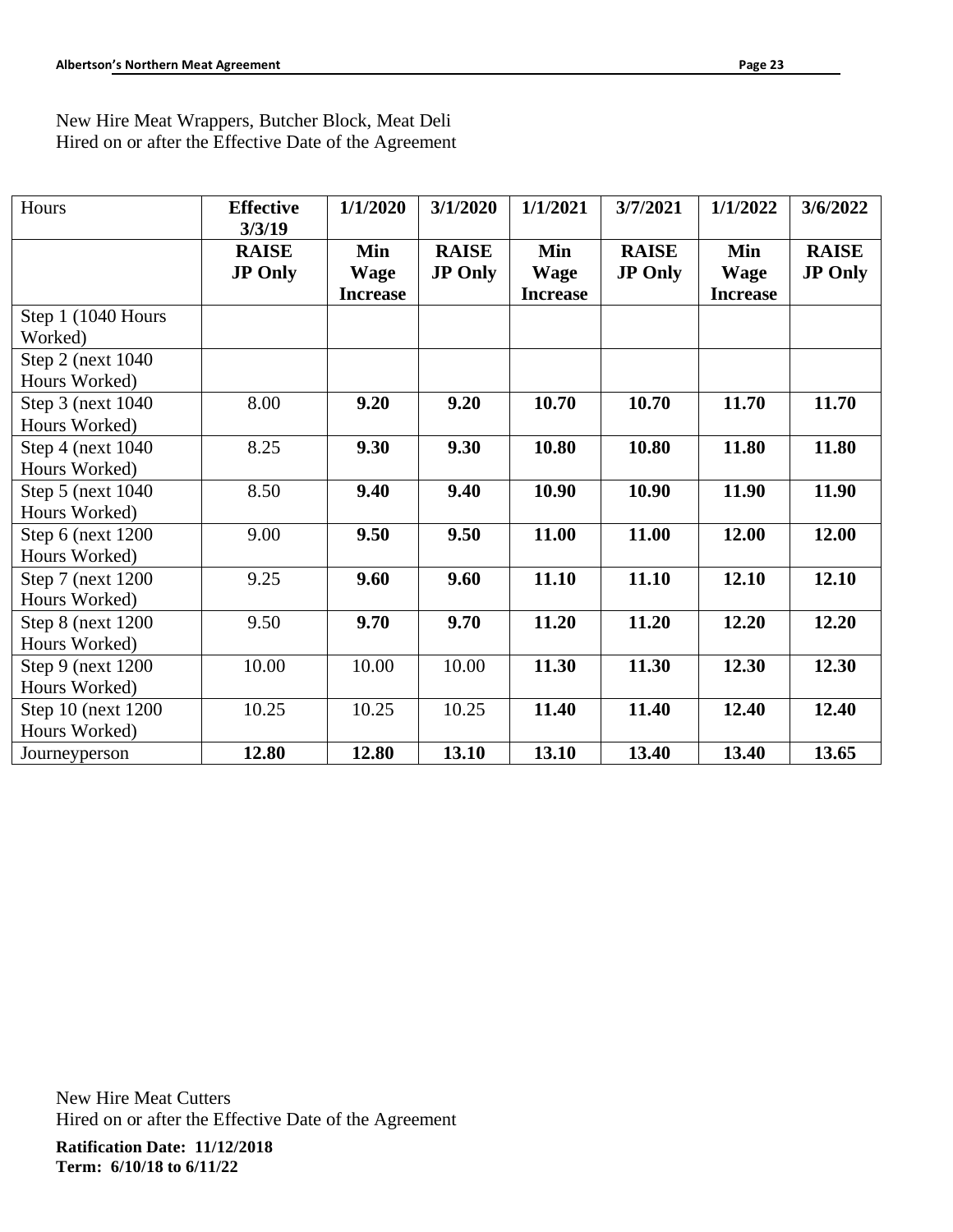| Hours                                    | <b>Effective</b>                         | 1/1/2020           | 3/1/2020                       | 1/1/2021                           | 3/7/2021                       | 1/1/2022           | 3/6/2022                       |
|------------------------------------------|------------------------------------------|--------------------|--------------------------------|------------------------------------|--------------------------------|--------------------|--------------------------------|
|                                          | 3/3/19<br><b>RAISE</b><br><b>JP Only</b> | Min<br><b>Wage</b> | <b>RAISE</b><br><b>JP Only</b> | <b>Min Wage</b><br><b>Increase</b> | <b>RAISE</b><br><b>JP Only</b> | Min<br><b>Wage</b> | <b>RAISE</b><br><b>JP Only</b> |
| Step 1 (2000 Hours<br>Worked)            |                                          | <b>Increase</b>    |                                |                                    |                                | <b>Increase</b>    |                                |
| Step $2$ (next $2000$ )<br>Hours Worked) |                                          |                    |                                |                                    |                                |                    |                                |
| Step 3 (next 2000)<br>Hours Worked)      | 12.25                                    | 12.25              | 12.25                          | 12.25                              | 12.25                          | 12.25              | 12.25                          |
| Step $4$ (next 2000)<br>Hours Worked)    | 14.25                                    | 14.25              | 14.25                          | 14.25                              | 14.25                          | 14.25              | 14.25                          |
| Step $5$ (next $2000$ )<br>Hours Worked) | 16.25                                    | 16.25              | 16.25                          | 16.25                              | 16.25                          | 16.25              | 16.25                          |
| Journeyperson                            | 18.05                                    | 18.05              | 18.35                          | 18.35                              | 18.65                          | 18.65              | 18.90                          |

### "Living Wage" Ordinances

Any employee earning more than their scheduled rate of pay on account of any "living wage" ordinance or similar local or state minimum wage is ineligible for the Lump Sum Bonus.

In the event of a "living wage" ordinance or similar local or state minimum wage with higher wages than contractual rates, the wage rates will be modified as required by law, but the hours and steps as required in the wage scales will remain the same.

**In the event of future minimum wage increase after ratification of the 2018-2022 agreement, the first step for the effected classification will be set at least 20¢ above the new minimum wage and each step thereafter will be at a rate that is at least 10¢ higher than the previous progression step.**

Wage Adjustments: Employees who are promoted or changed in classification to a classification that has a higher wage rate will be slotted into the new wage rate at no less than one step below the step the employee currently earning. They may then be held in that step up to one year.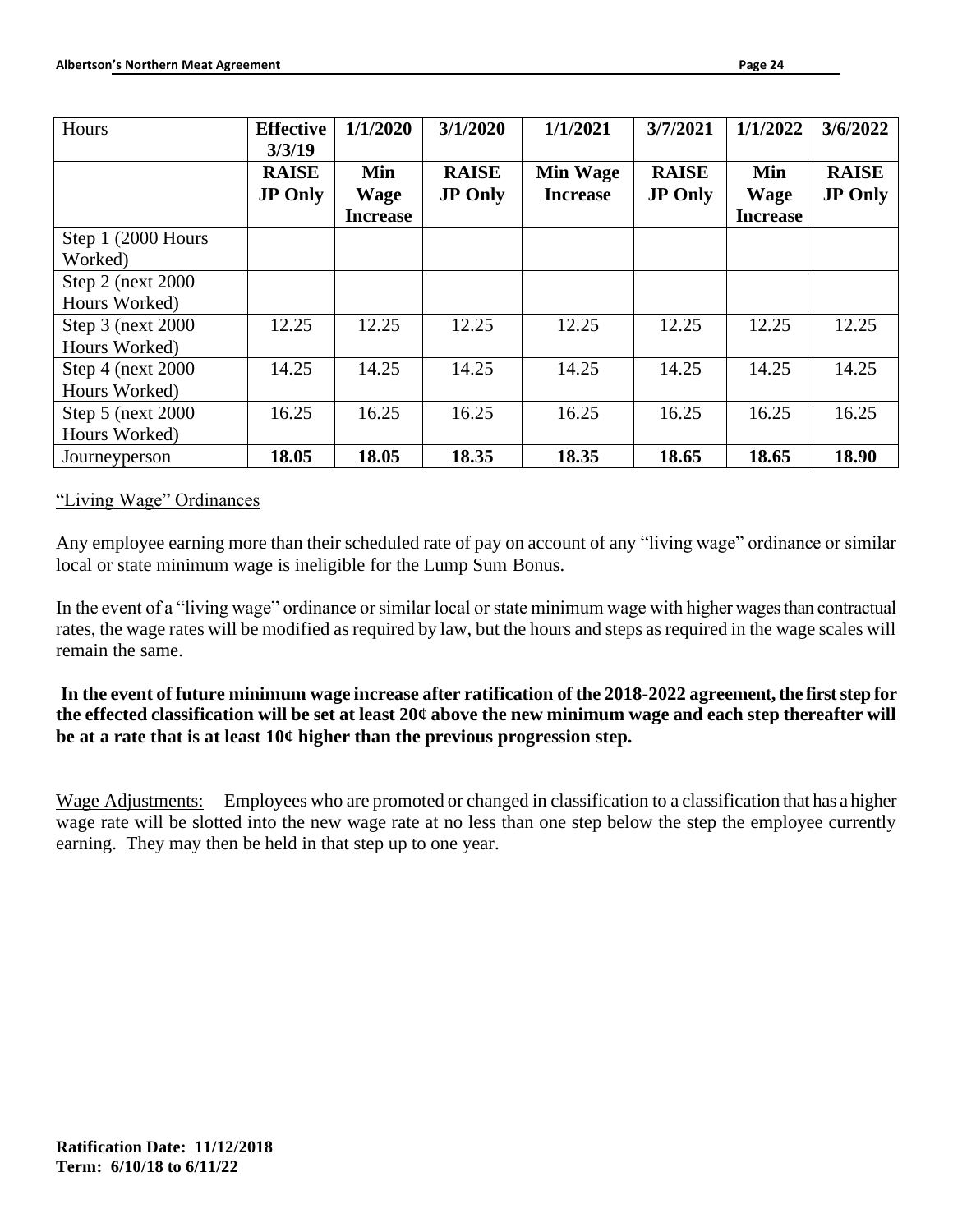# **EXHIBIT 1 - CURRENT PRACTICE FOR SELECTION OF ARBITRATORS**

Instead of requesting panels of seven arbitrators from the Federal Mediation and Conciliation Service, the Company and the Union jointly have created a pool of forty arbitrators from which they generate panels of seven. Each arbitrator in the pool has been assigned a corresponding number from 1 to 40. The pool of 40 represents 20 different arbitrators selected by the Company and 20 different arbitrators selected by the Union. Both the Company and the Union reserve the right to replace one or more of their 20 selected arbitrators at any time prior to the generation of a panel for a specific grievance. To be eligible, arbitrators must be labor arbitrators who maintain an office in Colorado, Oklahoma, Texas, New Mexico, Arizona, Utah, Nevada, or California**.** The panel of arbitrators is to be comprised of 20 different Employer selected arbitrators and 20 different Union selected arbitrators.

Because of this change in the selection process, the Union does not request a panel from the Federal Mediation and Conciliation Service when it desires to arbitrate a grievance. It makes that request of the Company. For each such grievance the Company and the Union then generate a panel of seven arbitrators from the pool of 40 by meeting at the offices of the Company's counsel to run a random number generator program. That program randomly selects seven numbers from 1 through 40. By matching those numbers to the numbers assigned to the arbitrators, the panel members for each grievance are identified.

Except for this panel generation methods, the grievance procedures and deadlines remain the same as in the collective bargaining agreement.